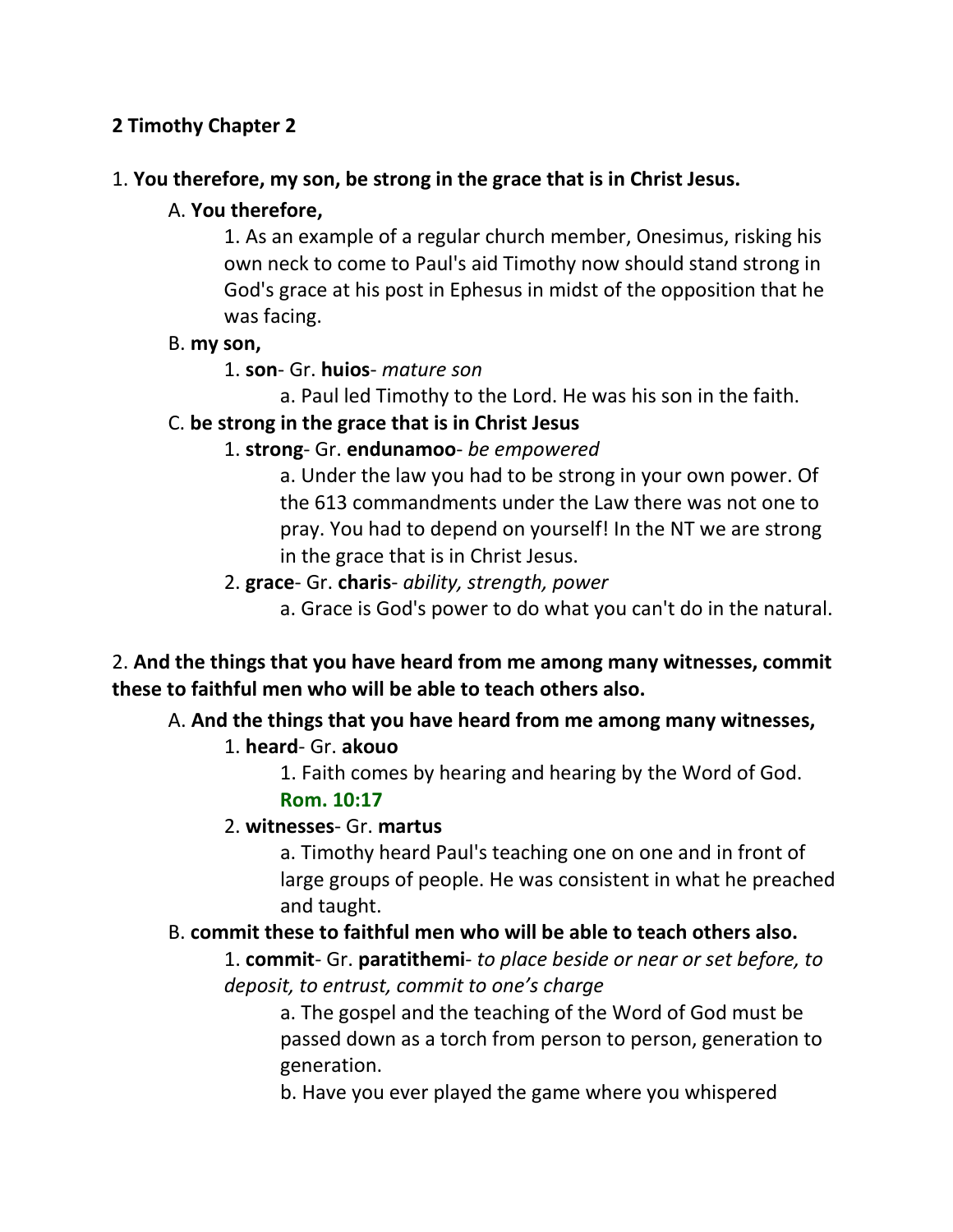something to someone and then they in turn whisper it to someone else and round it goes in a circle? How often have you found that the last person had something totally different than what was first whispered. It takes special care to communicate correctly each time it is passed along. This is how we must be careful to preach and teach the original message because man has changed the message down through the years.

### 2. **faithful-** Gr. **pistos**

a. This is the one essential for ministry. This is something a person has or doesn't have. It can't be taught. If someone is faithful you can teach them and train them. However, if someone has all the gifts in the world but is not faithful, they can't and should not be used in ministry.

b. Ministry is a stewardship from God. It is required of the steward that one be found faithful. 1 Cor. 4:2

# 3. **able**- Gr. **dunatos**

a. Notice, if you can find someone that if faithful you can teach them and then they will be able. Don't start with a person's abilities, start with their faithfulness. You can teach people and equip them to gain abilities, but you can't give them faithfulness. Faithfulness is homegrown. You can't import it from the outside.

# 4. **teach**- Gr. **didaskalos**

a. God's intent is that all we learn we will seek to pass on to others. Some people guard the information that have thinking it will make them more invaluable. No, you become more valuable in the kingdom the more you pass what you on to others.

b. We have four generations here- Paul, Timothy, faithful men, others taught also. God thinks generationally.

c. "Four generations" speaks of taking the promise land of God and ruling. Gen. 15:16, 2 Kings 10:30, 2 Kings 15:12

# 3. **You therefore must endure hardship as a good soldier of Jesus Christ.**

# A. **therefore**

1. Passing along the Word to others and training up others in the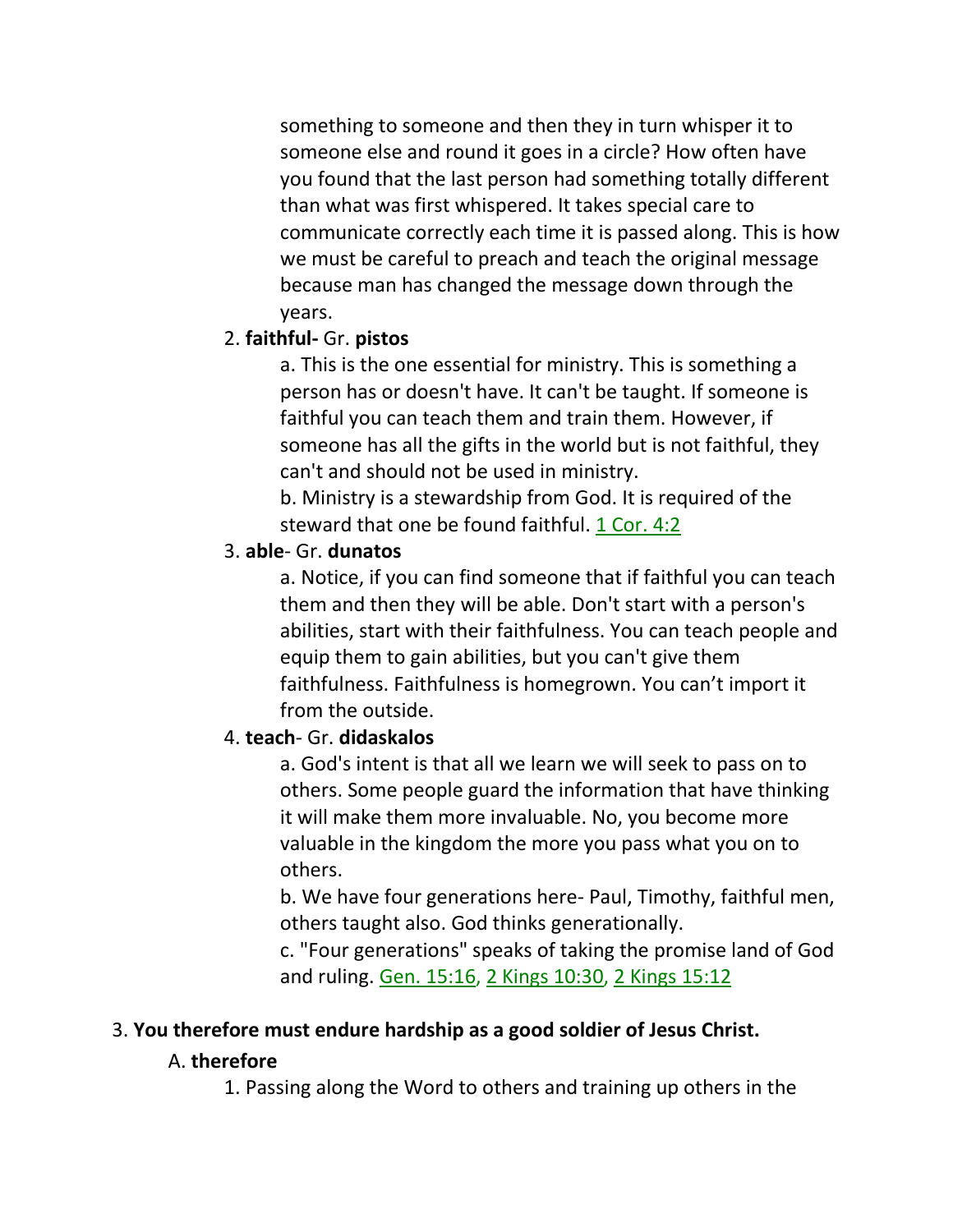kingdom will draw attack from the enemy. He does not want the truth to spread to others!

### B. **endure hardship**- Gr. **kakopatheo**

1. Hardships are not connected to a classroom, they are connected to a battlefield. God is not teaching us things by hard things in encounter in this life. Things are hard in this life because we are on a battlefield! God teaches us through His Word, which we are to implement on the battlefield!

2. In ministry you will endure afflictions from the enemy and from people. 2Ti\_4:5, 2Ti\_1:8

### C. **good**- Gr. **kalos**

1. If you can be a good soldier then you can be a bad one! A bad soldier lacks discipline and does not follow orders from those over him. They conduct themselves according to their own reasoning and desires.

### D. **soldier**- Gr. **stratiotes**- *one who fights with strategy*

1. The root of the Greek word for "soldier" is where we get our word strategy from. A soldier is one who carries out the strategy of his leader. Our leader is Jesus. To be a good soldier of Jesus Christ you need to carry out the strategies He has laid out in His Word, which is His field manual.

2. Ephesus was Timothy's assigned station that he was to serve at. Things were not easy in this church. He had opposition to him because some were in opposition to the Word of God and to godly order. Some opposed him because of his youth. You can have a colonel in his twenties giving orders to a major in his fifties. It does not matter the age put the position of authority.

3. A good soldier puts on the full armor of God. Eph. 6:10-13 Many Christians just have their helmet of salvation on and are streakers! 4. In the next verses Paul is going to liken a minister to a soldier, an athlete, and a farmer.

4. **No one engaged in warfare entangles himself with the affairs of** *this* **life, that he may please him who enlisted him as a soldier.** 

A. **No one engaged in warfare entangles himself with the affairs of this life,**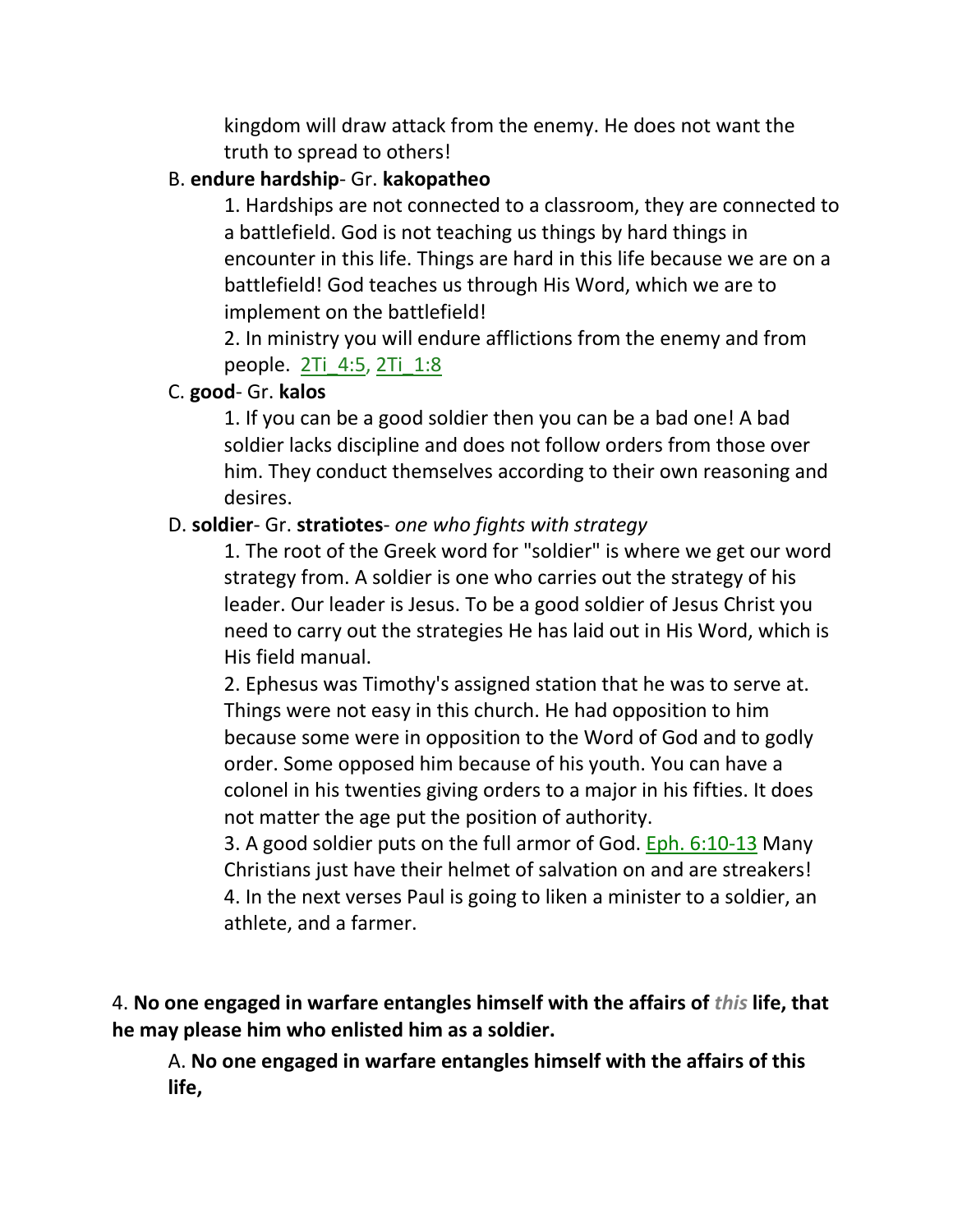# 1. **engaged in warfare**- Gr. **strateuomai**- *fight with strategy*

2. **entangles**- Gr. **empleko**- *to braid in, interweave, entangle, implicate*

> a. The Roman soldiers not only were issued armor but each were issued a long cloak to wear for comfort when they were off duty. It kept them warm in the cold weather.

b. This Greek word pictures a soldier trying to fight with his cloak on and getting entangled in it. We must cast of the cloak of comfort off to fight as a soldier.

# 3. **affairs**- Gr. **pragmateia**- *business, affair, transaction*

a. *It is well remarked by Grotius, on this passage, that the legionary soldiers among the Romans were not permitted to engage in husbandry, merchandise, mechanical employments, or anything that might be inconsistent with their calling*. - Clarke

b. A minister should not entangle himself in natural pursuits if at all possible. There are times when a pastor must be bivocational but as soon as the opportunity affords it he should give himself fully to the ministry. Paul worked at times as a tent-maker when the need arose, however, when enough support was present he ministered full time.

# 4. **life**- Gr. **bios**- *natural life*

a. This Greek word denotes natural life versus spiritual life.

# B. **that he may please him who enlisted him as a soldier.**

# 1. **please**- Gr. **aresko**

a. If you as a leader give someone orders but they never have enough time to get around to doing them, then it displeases you greatly. We need to be about our Father's business, not our own.

# 2. **enlisted as a soldier**- Gr. **stratologeo**

a. There are some nations that everyone born in that country must serve in the military. That is the case in Israel. The church is spiritual Israel. Salvation is a gift that you must choose, but once you choose Jesus you enter into the holy nation of the church and with this citizenship it means you are automatically enlisted into the army of God.

b. As a Christian you are on the Satan's hit list. However, if you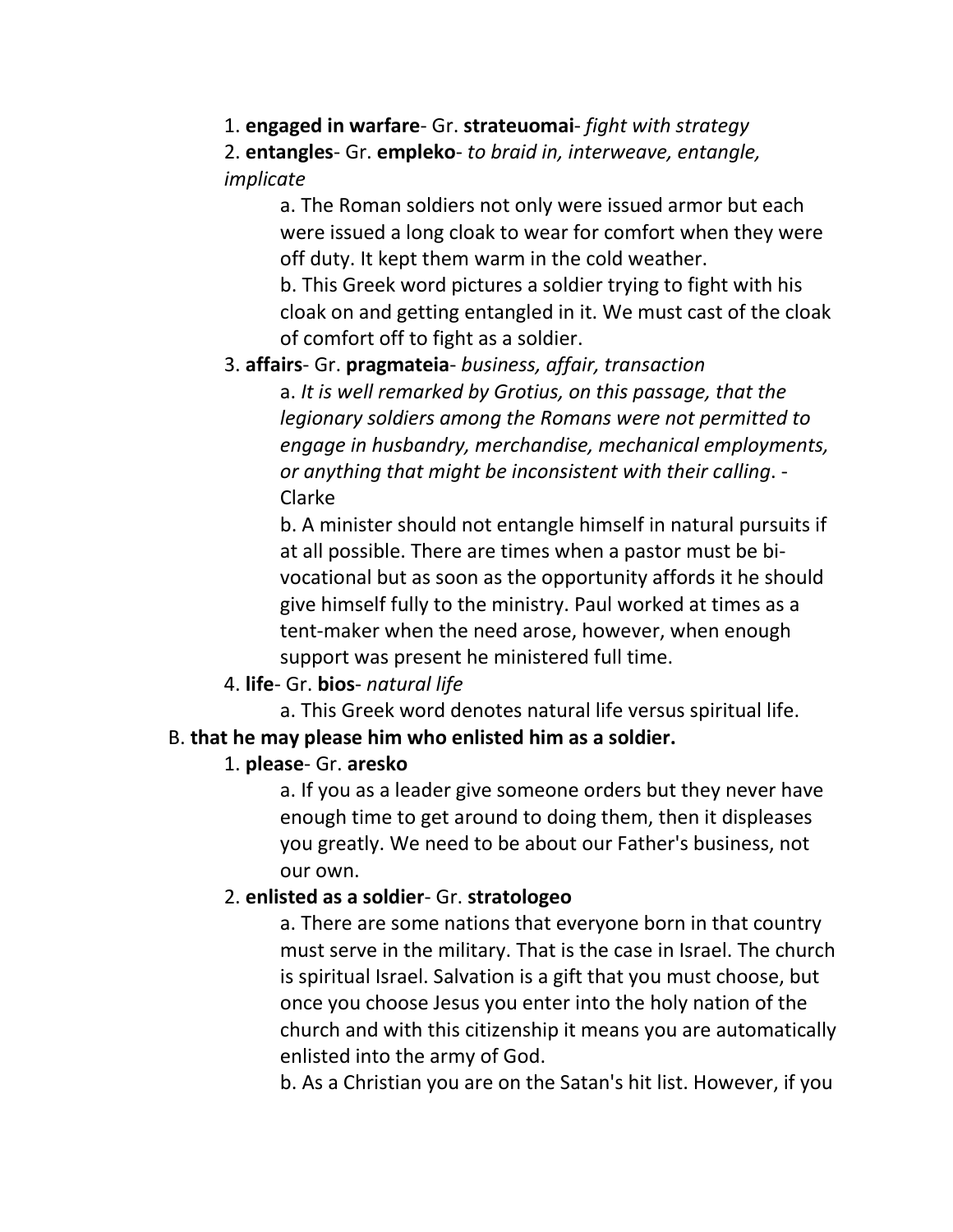arm yourself you can't be beat!

# 5. **And also if anyone competes in athletics, he is not crowned unless he competes according to the rules.**

# A. **And also if anyone competes in athletics,**

1. **competes in athletics**- Gr. **athleo**- *to compete in the public games* a. The Olympic games started in Greece.

# B. **he is not crowned unless he competes according to the rules**

- 1. **crowned** Gr. **stephanoo** *to be adorned with a honorary wreath*
- 2. **competes** Gr. **athleo**
- 3. **rules** Gr. **nominos** *lawfully*

a. *No one could obtain the prize unless he had complied with all the laws of the games, and had thus given to those with whom he contended, a fair opportunity to succeed. "In those contests, he who transgressed the rules in the least matter, not only failed of the prize, even though the apparent victor, but was sometimes disgraced and punished.*" -Pictorial Bible. b. Ex. Jim Thorpe- Olympic medals were forfeited because he had played baseball for pay- \$5.00 a week.

# 6. **The hardworking farmer must be first to partake of the crops.**

# A. **hardworking**- Gr. **kopiao**

1. I have heard that ministry is spelled **W-O-R-K**. It is actually spelled **H-A-R-D-W-O-R-K**.

# B. **farmer**- Gr. **georgos**- *worker of the earth*

1. A minister is a farmer. He sows the seed of the Word into people hearts and waters them.

# C. **first**- Gr. **protos**

1. This lays down the principle that a minister is allowed and expected to receive compensation for his work. Pro\_27:18

# D. **partake**- Gr. **metalambano**- *to partake of, share in*

# E. **crops**- Gr. **karpos**- *fruit*

1. A secondary application to this verse is that a minister needs to have the Word bear fruit first in his life before it teaches it to others. You can't export what you don't have.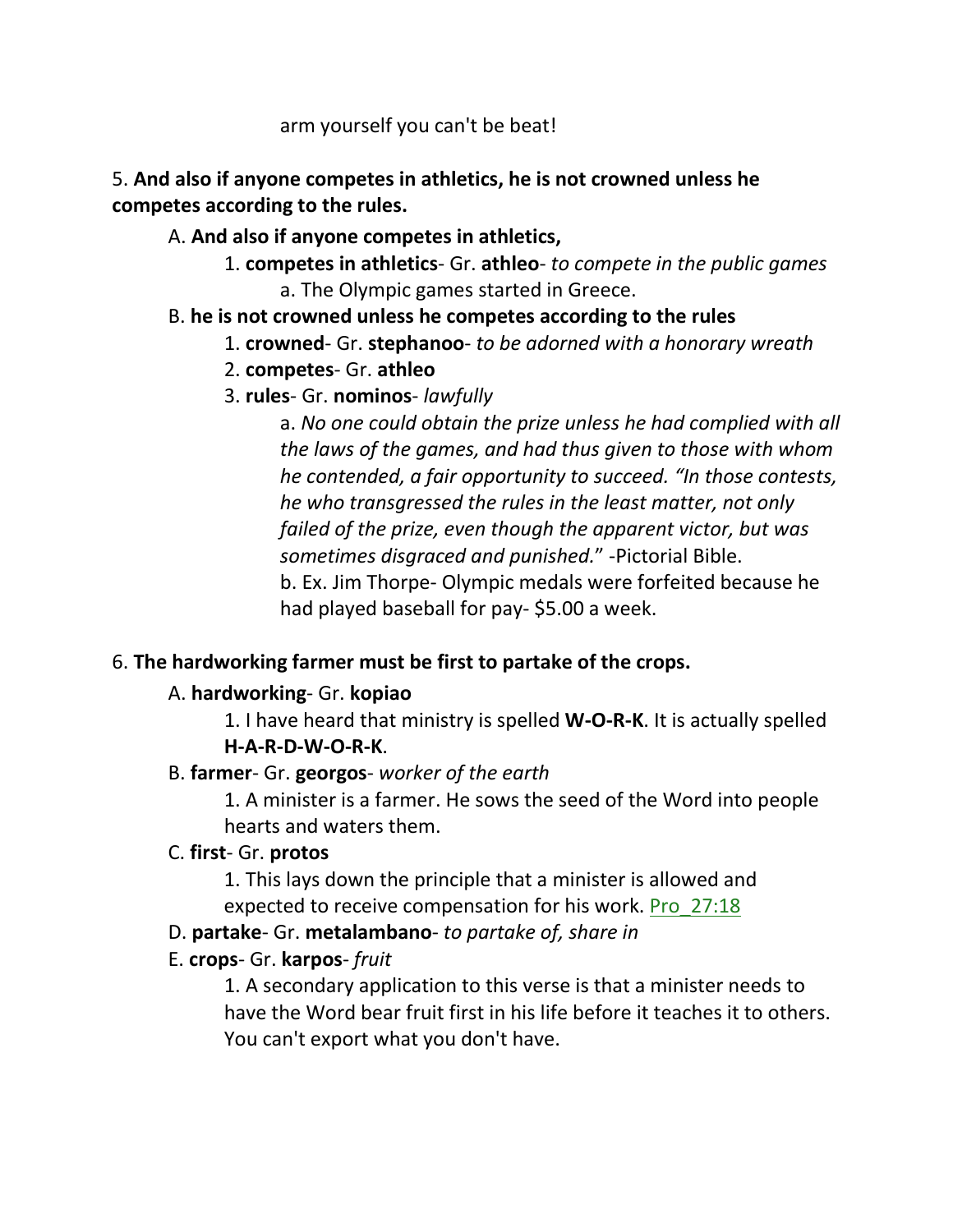# 7. **Consider what I say, and may the Lord give you understanding in all things.**

# A. **Consider what I say,**

1. **consider**- Gr. **noieo**- *to exercise the mind, put your mind on*

a. Some could use exercising their mind more than they do! b. Notice we have a part here to do and the Lord has a part to do. The Lord will not do his part if we do not do our part. Our part is to consider or exercise our mind upon the Word. Then the Lord will give us understanding. Psa\_119:104

c. If we would think of being a minister in the terms of a soldier, an athlete, and farmer we could reap volumes of insights into the ministry as we meditate on this.

# B. **and may the Lord give you understanding in all things**

- 1. **give** Gr. **didomi**
- 2. **understanding-** Gr. **sunesis** *to put together, comprehension*
- 3. **all things**
	- a. Relating to the ministry

# 8. **Remember that Jesus Christ, of the seed of David, was raised from the dead according to my gospel,**

# A. **Remember that Jesus Christ,**

1. **remember**- Gr. **mnemoneuo**- *to hold in memory, keep in mind* a. It might seem strange to tell people to remember Jesus, but we need to be reminded! We often get so wrapped up in ourselves, our circumstances, and other people we forget Jesus. Jesus' mother and adoptive father forgot Jesus for three days one time!

# B. **of the seed of David,**

# 1. **seed**- Gr. **sperma**- **sperm**

2. **David**- means *beloved*

a. Jesus is the beloved seed of God. Rom\_1:3

b. Jesus was descended from David from both his mother's and earthly father's side. Matthew records Jesus' genealogy from Joseph and Luke records his genealogy from Mary. Matthew records His genealogy through David's son Solomon to Joseph. Luke records His genealogy through David's son Nathan to Mary.

# C. **was raised from the dead according to the my gospel**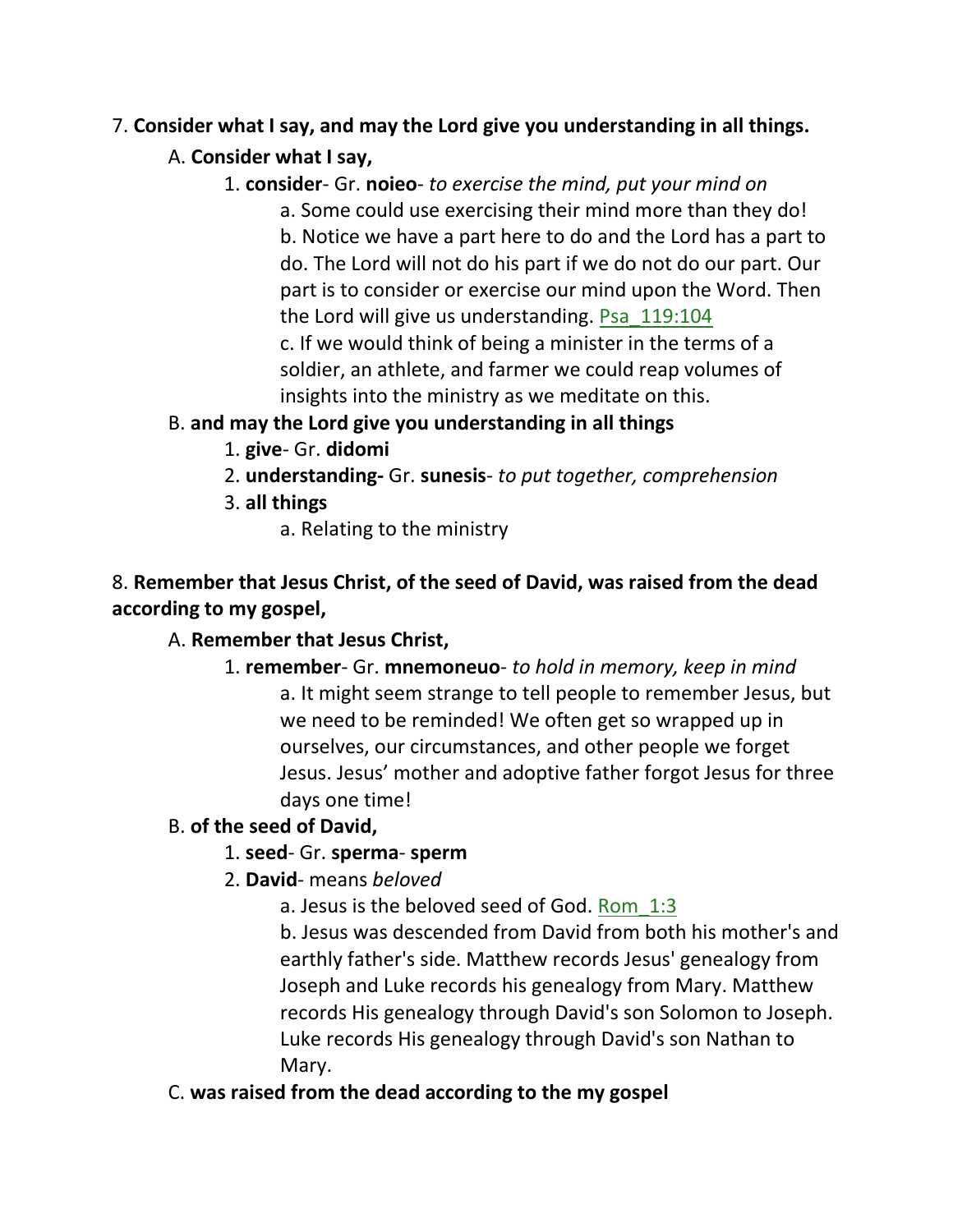- 1. **raised** Gr. **egeiro**
- 2. **dead** Gr. **nekros**
- 3. **my gospel** Gr. **mou euaggelion**

a. Paul called the gospel **his gospel**. Rom\_16:25 Actually, it is the Gospel of God and the Gospel of Jesus Christ, but Paul so internalized it that it became his gospel! It became his life message.

b. This was the gospel Paul preached everywhere and to everyone.

c. We need to so internalize God's Word that it becomes our word! We can internalize the revelation of the Word and it becomes our revelation!

d. You are not ready to teach others the Word until you have internalized it for yourself. This makes you into a fresh voice and not just a stale echo. John the Baptist was a voice crying out in the wilderness. John 1:23 This was because he had a fresh revelation of the person of Jesus.

e. The gospel is that Jesus died for our sins, was buried, and was raised the third day. 1 Cor. 15:2-3

# 9. **for which I suffer trouble as an evildoer,** *even* **to the point of chains; but the word of God is not chained.**

# A. **for which I suffer trouble as an evildoer,**

# 1. **suffer trouble**- Gr. **kakopatheo**- *to feel badly, to suffer*

a. If we are to suffer let it be in the will of God and for doing righteousness, not for doing evil. 1 Pet. 3:17

### 2. **evildoer**- Gr. **kakourgos**- *evil worker*

a. Only those who have done evil are put in prison. However, Paul was put there for doing the best- preaching the gospel of God!

# B. **even to the point of chains,**

- 1. **point** Gr. **mechri** *as far as*
- 2. **chains** Gr. **desmon**

a. The devil made sure to put chains on Paul's hands to stop him from the ministry. However, Paul turned the situation around in his mind and called himself the prisoner of the Lord. The hand that Satan had shackled was used to pen the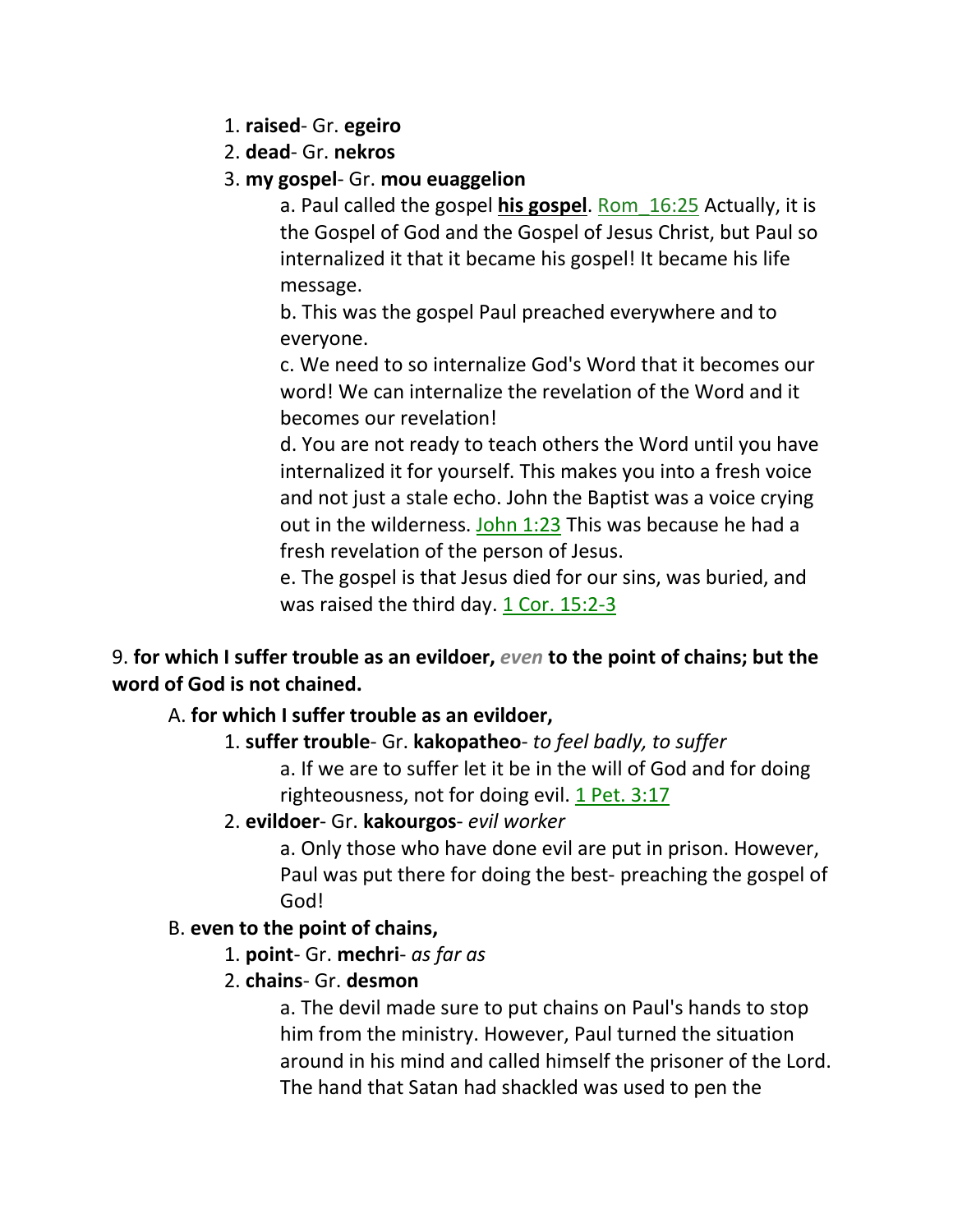# scriptures! Col. 4:18 [Paul was in chains when he wrote this!] C. **but the word of God is not chained.**

- 1. **word** Gr. **logos**
- 2. **chained** Gr. **deo** *bound*

a. Satan only comes against us because we are carriers of God's Word. He really just wants to stop or take away God's Word. Mark 4:17 Satan chained up Paul to stop him from ministering, but through the letters Paul wrote the Word of God got out of his prison cell and went around the world, and we have it today!

b. The Word can both come and go from you when you are in chains. Jer\_39:15, Phil. 1:12-14

# 10. **Therefore I endure all things for the sake of the elect, that they also may obtain the salvation which is in Christ Jesus with eternal glory.**

# A. **Therefore I endure all things for the sake of the elect,**

1. **endure**- Gr. **hupomeno**- *to remain under*

a. When can endure anything for any length of time if we have a strong reason to do so. As a minister we can endure the hardness of the ministry and attack of the enemy for the sake of our beloved brothers and sisters we are serving. 2Co\_1:6, Col\_1:24

b. Paul listed all he endured in 2 Corinthians. 2Co\_11:23-29

2. **elect**- Gr. **eklektos**- *chosen*

a. Many are called but few are chosen. Who does God choose? Those who answer his call and accept his terms for salvation which is to believe in His Son Jesus. Matt. 22:8-14

B. **that they also may obtain the salvation which is in Christ Jesus with eternal glory.** 

1. **obtain**- Gr. **tugchano**- *to reach, attain, obtain, get, become master of*

- a. We obtain salvation by faith, not by our strenuous works.
- 2. **salvation** Gr. **soteria** *deliverance, preservation, safety, salvation*

3. **eternal**- Gr. **aionios**- *without end, never to cease, everlasting* a. Universalists will define this word when it is connected to hell to mean "*for an age*". However, you must also apply the same definition when it is connected to heaven, which no one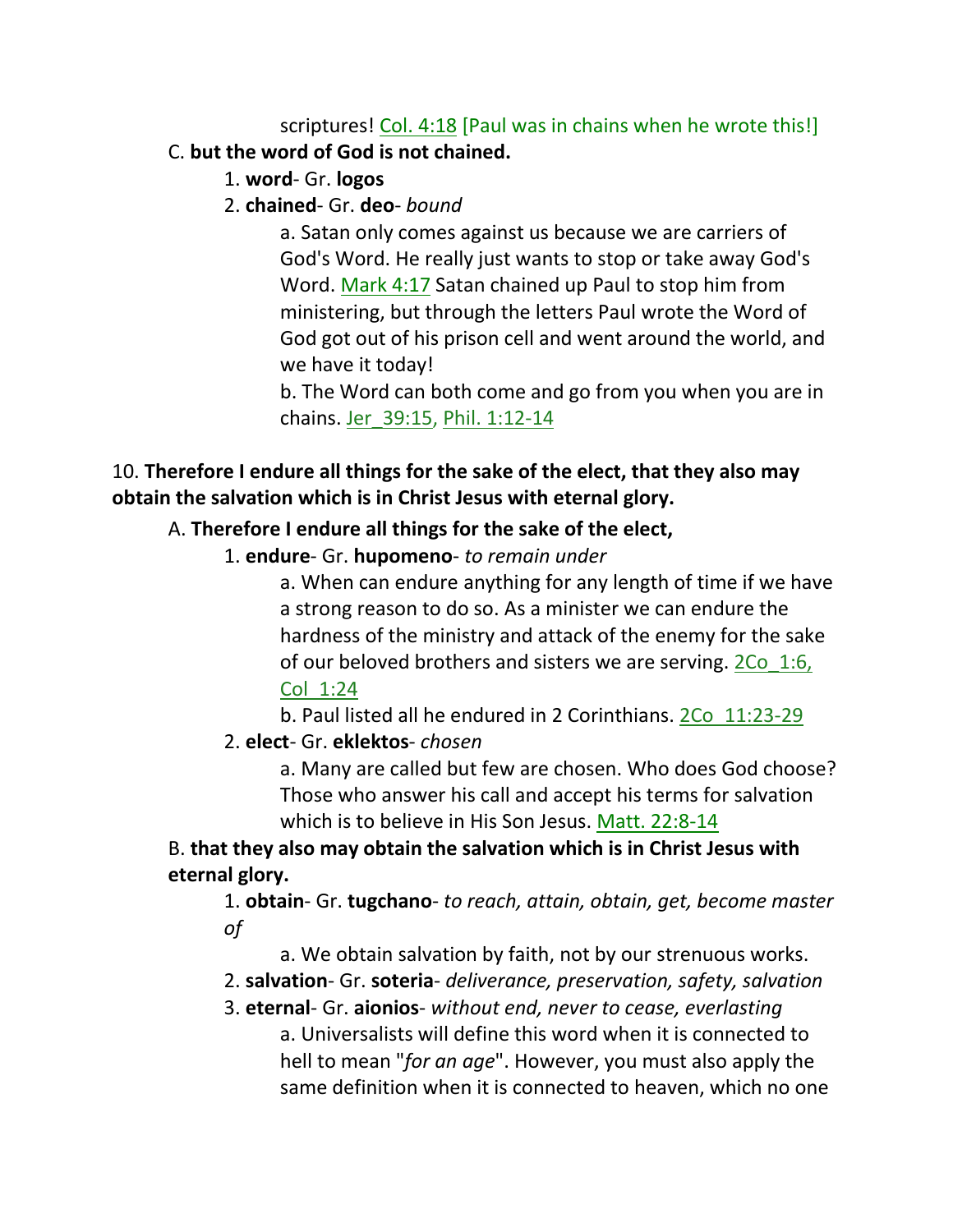is willing to do. No, this word means "*everlasting or eternal with no end"*.

4. **glory**- Gr. **doxa-** *a most glorious condition, most exalted state* a. As a Christian we will enjoy the most exalted state with our Lord Jesus Christ throughout eternity! 2Th 2:13-14, 2Co 4:17

# 11. **This is a faithful saying: For if we died with** *Him,* **We shall also live with** *Him.*

# A. **This is a faithful saying:**

1. **faithful**- Gr. **pistos**- *reliable, trustworthy*

### 2. **saying**- Gr. **logos**- *word*

a. Paul uses this phrase five times in his writings-  $1\text{Ti}$  1:15; 1Ti\_3:1; 1Ti\_4:9; Tit\_3:8, 2 Tim. 2:11

b. Five stands for grace. God's grace is reliable and trustworthy.

### B. **For if we died with Him,**

#### 1. **died**- Gr. **sunapothenesko**

a. This is symbolized in baptism. We died with Christ, was buried with Him, and then risen with Christ to live evermore with Him. Rom. 6:5

### C. **We shall also live with Him**

### 1. **live**- Gr. **suzao**

a. Jesus died as the covenant representative for all mankind. When He died we died. When He rose those who accept his sacrifice and believe upon Him rose with Him. We will be resurrected and live with Christ forever.

# 12. **If we endure, We shall also reign with** *Him.* **If we deny** *Him,* **He also will deny us.**

### A. **If we endure,**

### 1. **endure**- Gr. **hupomeno**- *to remain under*

a. This means to endure in our faith. Matt. 24:13

#### B. **We shall also reign with Him**

### 1. **reign with**- Gr. **sumbasileuo**

a. Overcomers will reign with Jesus. Rev  $3:21$  We overcome by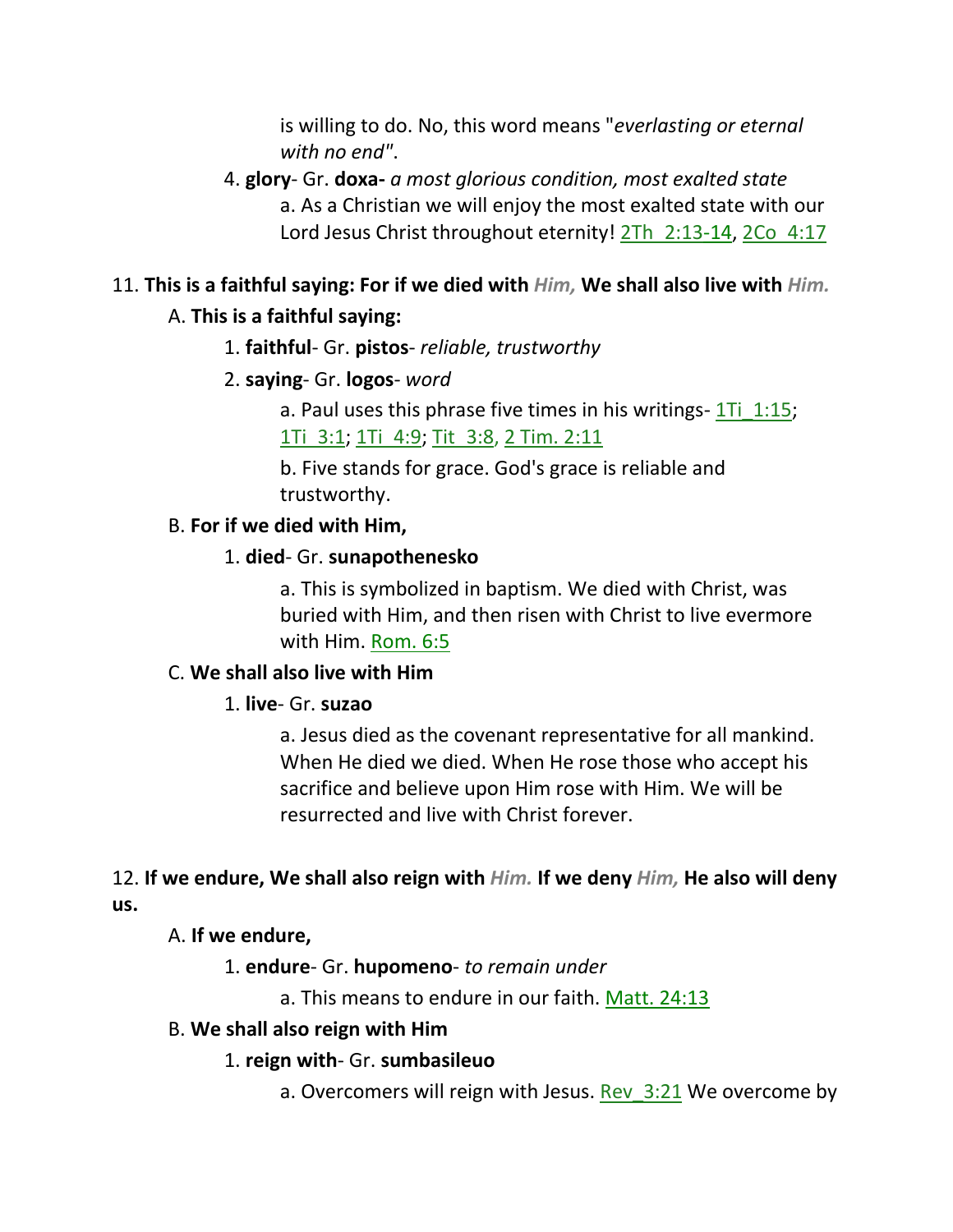our faith in Jesus and our endurance in that faith. 1 John 5:5

- C. **If we deny Him,**
	- 1. **deny** Gr. **arneomai** *to contradict, disavow, reject*
- D. **He also will deny us**
	- 1. **deny** Gr. **arneomai**

a. This is written to Christians who have been born again. It is true that Peter denied the Lord but the Lord did not deny him. However, it is important to note that this was before the cross and Peter had not been born again yet. Peter still had the opportunity to believe and confess the risen Lord and be saved after Jesus died and rose again from the dead. What Peter did he did as a sinner. Jesus died for sinners. Once Peter was born again he never denied the Lord and died a martyrs death. He had the spiritual power through the new birth and the indwelling Spirit to keep his faith in Jesus. Once we are born again it is a different thing all together to deny [or disown] the Lord Jesus. We are spiritually alive and have the power of the Spirit in us to keep our faith. To disown Jesus as a believer is a matter of deliberate choice not a moment of weakness.

### 13. **If we are faithless, He remains faithful; He cannot deny Himself.**

### A. **If we are faithless,**

### 1. **faithless**- Gr. **apisteo**

a. There is a difference between being faithless and disowning the Lord deliberately. If we are faithless it betrays the fact that we have not been in the Word. Rom. 10:17

### B. **He remains faithful,**

### 1. **remains**- Gr. **meno**

a. The Lord remains the same **yesterday, today, and forever**! Heb. 13:7

### 2. **faithful-** Gr. **pistos**

a. God is faithful! 1Co 1:9; 1Co 10:13, 2Co 1:18, 1Th 5:24, 2Th\_3:3

C. **He cannot deny Himself**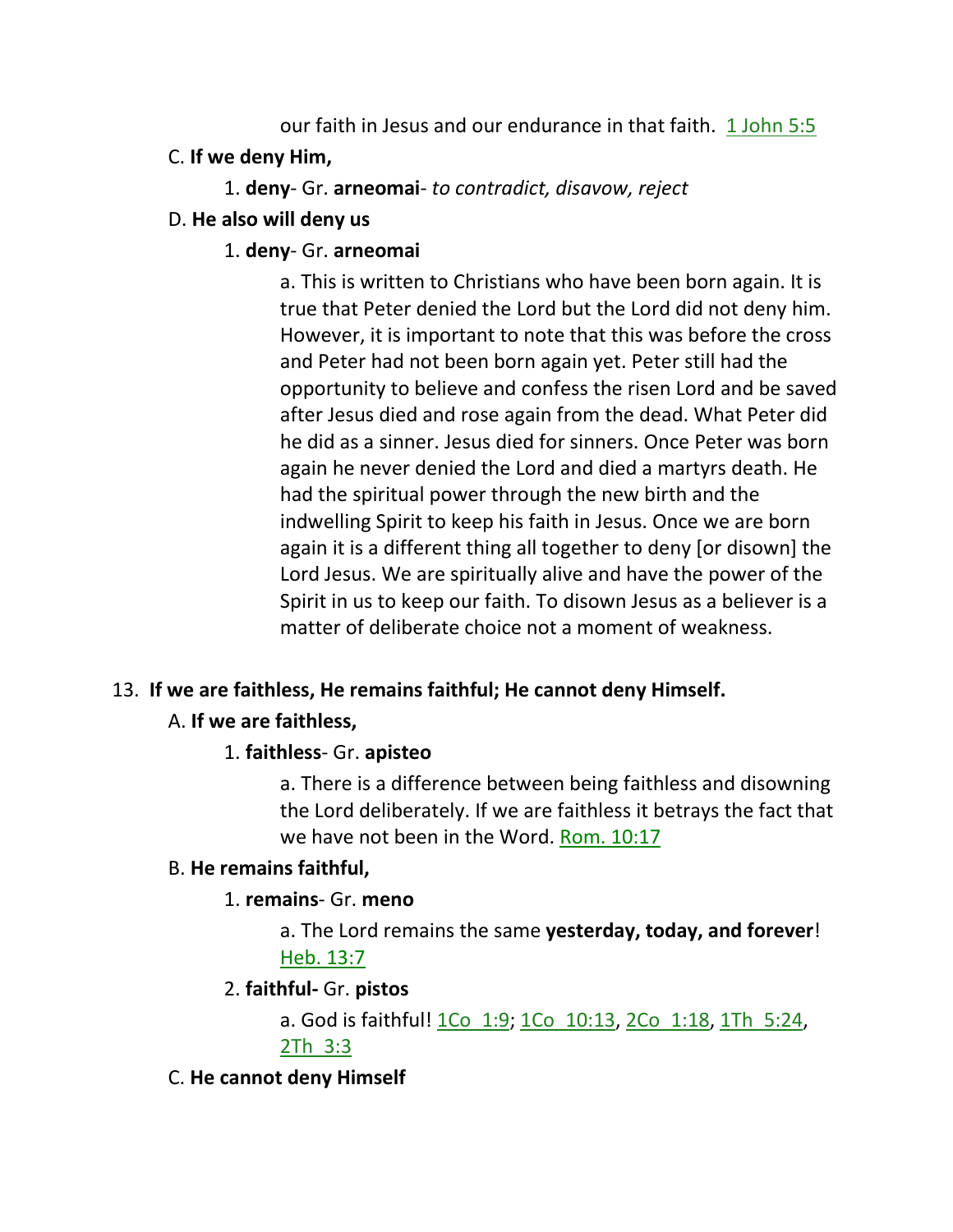### 1. **cannot**

a. God is omnipotent but God can't do two things- He cannot lie or deny Himself- Tit\_1:2, Heb\_6:18, 2 Tim. 2:13

2**. deny**- Gr. **arneomai**- *to contradict, disavow, reject*

# 3. **Himself**

a. Each believer is a member of the body of Christ. He sees us as being a part of himself. To deny us is to deny himself. This He cannot do.

b. When Jesus spoke to Saul of Tarsus on the road to Damascus, he did not ask, "Why are you persecuting my followers?" No, He asked, "Why are you persecuting Me?" Acts 9:4

c. Those who come to Jesus, He will in no wise cast them out. John 6:37

# 14. **Remind** *them* **of these things, charging** *them* **before the Lord not to strive about words to no profit, to the ruin of the hearers.**

# A. **Remind them of these things,**

1. **remind**- Gr. **hupomimnesko**- *to put under remembrance*

a. Believers need to be reminded of the Word of God. Our minds leak or we get distracted with other things.

# B. **charging them before the Lord not to strive about words to no profit,**

- 1. **charging** Gr. **diamarturomai** *to attest, testify to, solemnly affirm*
- 2. **strive about words** Gr. **logomacheo** *word battles*

a. Unfortunately it is common that Christians get into Word battles with each other. They hotly argue over the finer points of scripture.

b. It is clear from the NT that we are not to get into debates over the Word of God. 2Ti\_2:16; 2Ti\_2:23, Act\_18:15, Rom\_14:1, 1Ti\_1:3-4; 1Ti\_1:6-7; 1Ti\_6:4; 1Ti\_6:5, Tit\_3:9-11

c. Repentance [change of mind] does not come by arguing with people. It is the goodness of God that lead men to repent [change their mind].

3. **profit**- Gr. **chresimos**- *what is serviceable, profitable*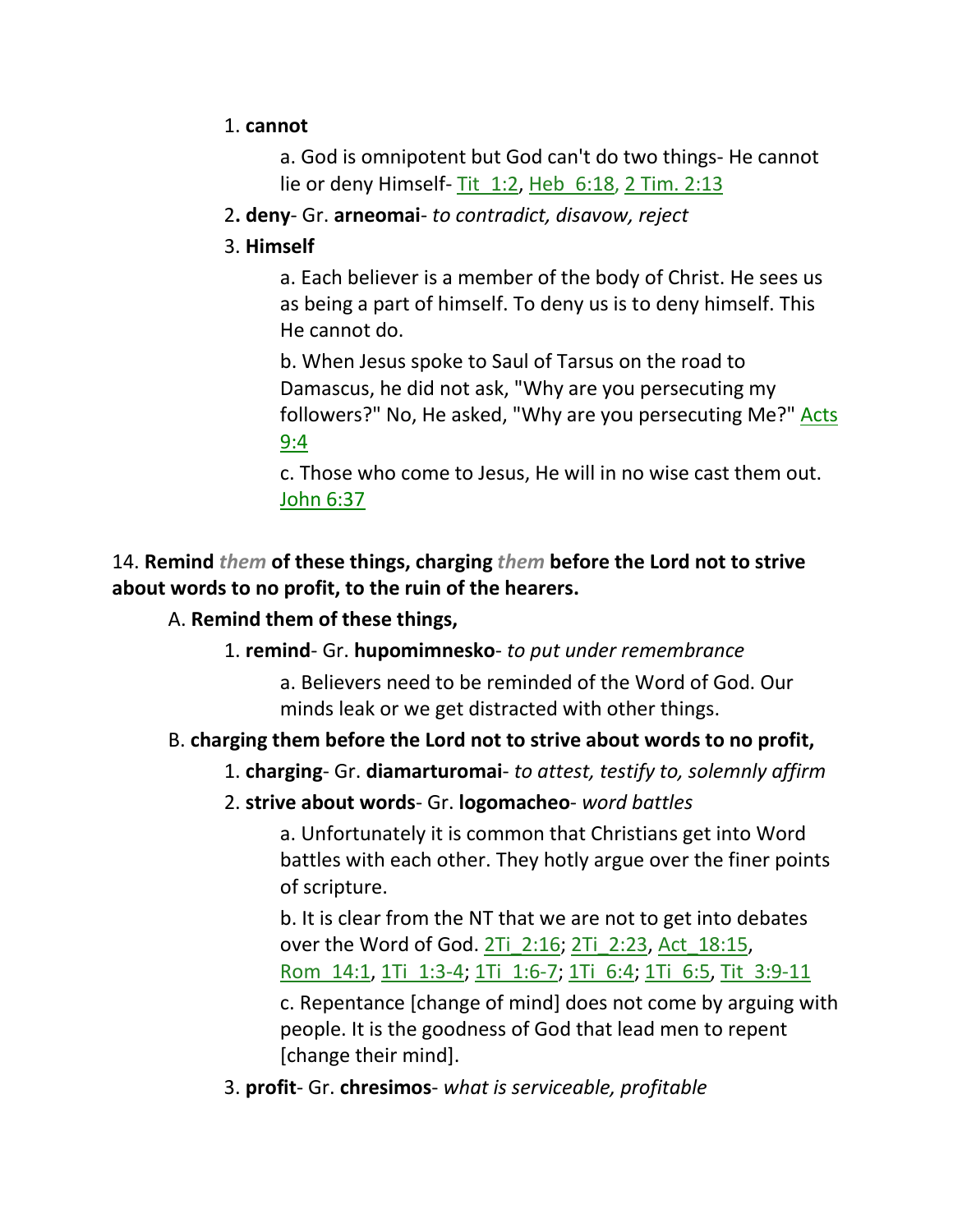### C. **to the ruin of the hearers**

# 1. **ruin**- Gr. **katastrophe**- *to overturn, overthrow, destruction*

a. We get our English word "catastrophe" from this word. It is catastrophic to people who listen to your battle over the Word with another believer, especially young Christians. It is even more catastrophic when an unbeliever overhears you in a battle over the Word with another Christian. It is a stumbling stone to them accepting Jesus. No one wins in these battles. Everyone is a loser in these battles- those engaging in them and those that listen to them.

### 2. **hearers**- Gr. **akouo**- *those hearing or listening*

a. It is a human tendency that when we hear an argument we want to hang around and listen to it and see what happens. Don't do that! Remove yourself quickly from it. Nothing good will come of it.

# 15. **Be diligent to present yourself approved to God, a worker who does not need to be ashamed, rightly dividing the word of truth.**

### A. **Be diligent to present yourself approved to God,**

### 1. **diligent**- Gr. **spoudazo**- *to be earnest or diligent*

a. You will not just chance upon a good relationship with God. It takes diligence to seek Him!

### 2. **present**- Gr. **paristemi**- *to place a person or thing at one's disposal*

a. As a minister and a Christian we need to first work on our relationship with God before we do work for God. We need to be diligent to present ourselves to God. This means we are to make ourselves "present" to God in daily times of prayer and study of His Word.

b. If you will make yourself present to God, He will make you a present to people you minister to.

### 3. **approved**- Gr. **dokimos**- *to be approved after trial or testing*

a. The test of our readiness for ministry is proven in the test of our personal time with God. Every day we will be tested on our relationship with God. Will we put other things in front of our time with God? This is no more true than a minister. The needs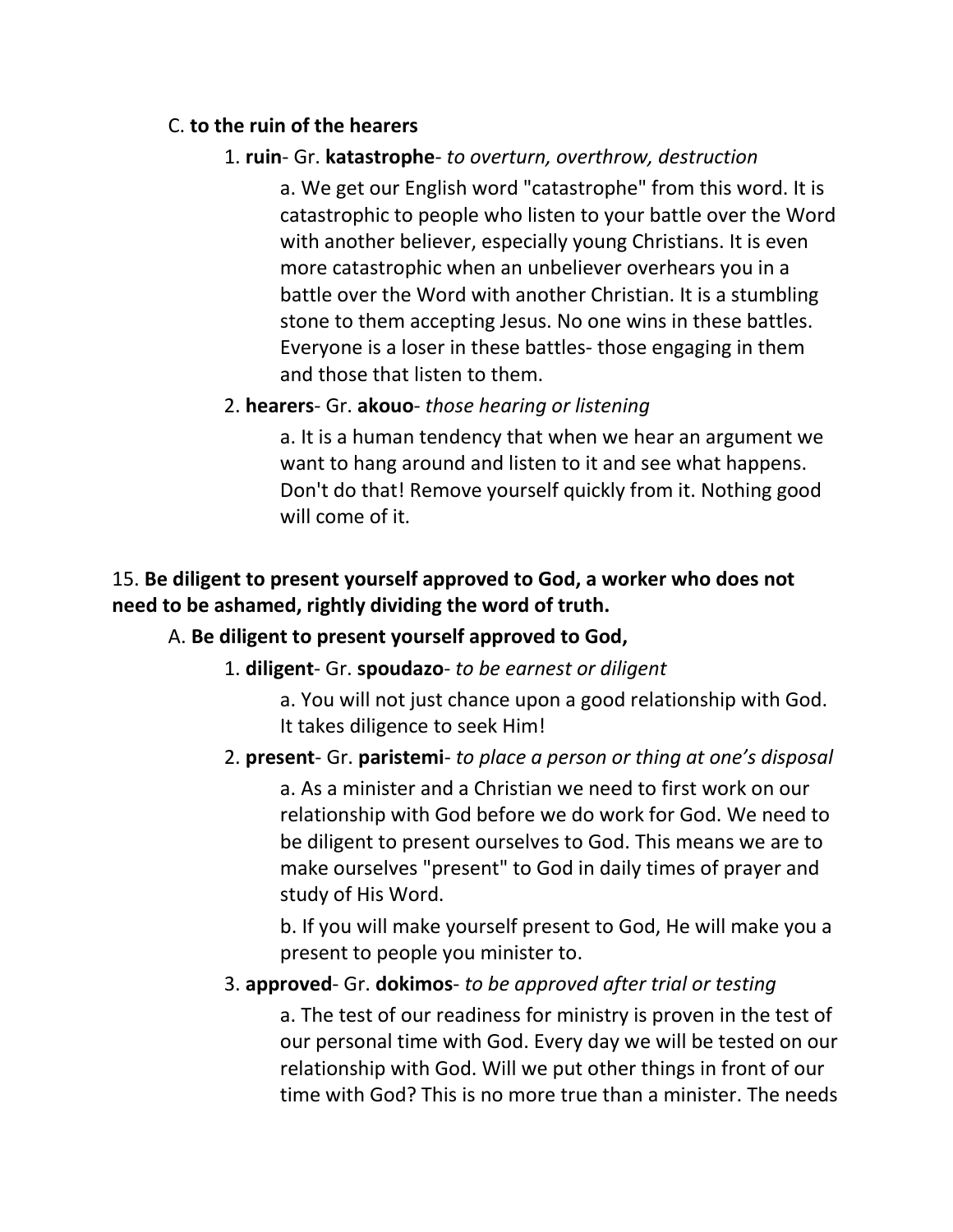of the ministry so often crowd out the personal time spent before God by the minister.

#### B. **a worker who does not need to be ashamed,**

#### 1. **worker**- Gr. **ergates**

a. It takes diligence and work to be a good student and minister of the Word of God.

b. Work has become a negative word and concept among many in the grace movement. The only thing emphasized by many grace teachers today is the need to rest. We need to rest vertically with the Father, but we also need to arise from that rest and do works horizontally empowered by God's grace.  $1$ Cor. 15:10

b. Before we are to do work among God's people we need to be a worker in the Word of God mining out the treasures found within. 1 Tim. 5:17

### 2. **not need to be ashamed**- Gr. **anepaischuntos**

a. Good doctrine produces a good life. Bad doctrine produces a bad life that will cause you to end up being ashamed.

### C. **rightly dividing the word of truth**

1. **rightly dividing**- Gr. **othrotomeo**- *to make a straight cut, to handle correctly, skillfully*

a. If you can rightly divide the Word it can be wrongly divided. This happens a lot!

b. Rightly dividing the Word is done by properly discerning the between the covenants.

c. Rightly dividing the Word is done by taking scripture in the historical and textual context.

d. Rightly dividing the Word is done by taking the scripture literally unless it is obvious it can't.

e. Rightly dividing the Word is to have a balance between positional truth and practical application of godly living in the Christian's life.

2. **word**- Gr. **logos**

3. **truth**- Gr. **aletheia**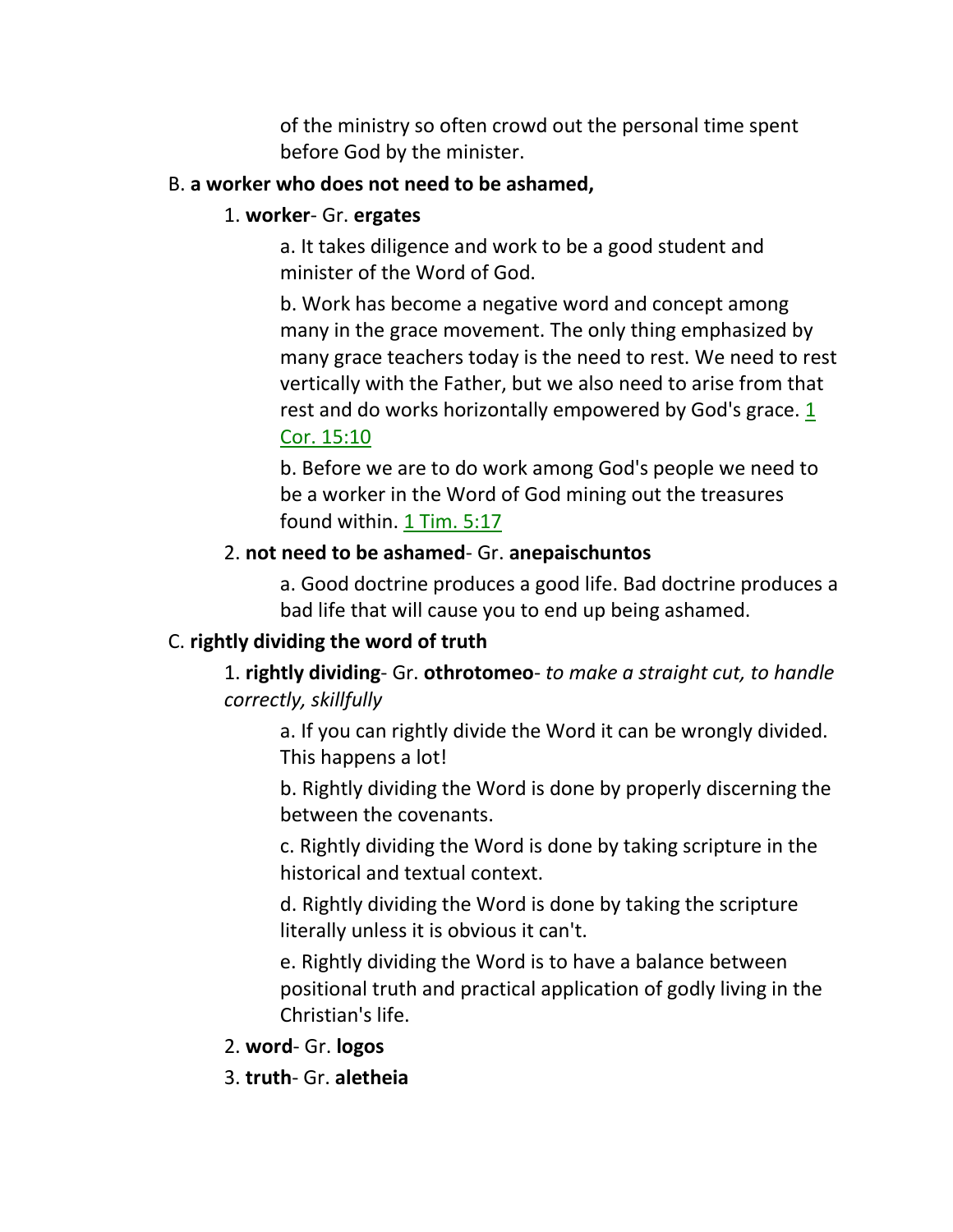a. If there is the word of truth, there is the word of error. This takes place when the Word is not rightly divided.

b. God's Word is truth. John 17:17

# 16. **But shun profane** *and* **idle babblings, for they will increase to more ungodliness.**

# A. **But shun profane and idle babblings,**

# 1. **shun**- Gr. **periistemi**- *to turn one's self about for the purpose of avoiding something*

a. The Greek words for "present" in the last verse and "shun" in this verse have the same root word. We are to present ourselves to God, but not be available to listen to profane and empty discourse and teaching.

# 2. **profane**- Gr. **bebelos-** *accessible to the public*

a. There are few things more dirty and disgusting than a public restroom. This is what this Greek word conveys. It conveys something that anyone and everyone has access to. Usually, whatever the mass public is discussing and excited about is profane in the eyes of God.

# 3. **idle babblings**- Gr. **kenophonia**- *empty sounds, fruitless discussion* a. Religious discussion if it is not based upon the Word of God and edifies people is just empty noise.

# B. **for they will increase to more ungodliness**

# 1. **increase**- Gr. **prokopto**- *to make advancement*

a. Just like a cancer spreads, so does false teaching. Vs. 17 Today we have a cancer spreading called Universalism- the teaching that everyone is saved whether they believe on Jesus or not.

# 2. **ungodliness**- Gr. **asebeia**

- a. Profane teaching is bad teaching that will lead to bad living.
- b. The truth corresponds with godliness. Titus 1:1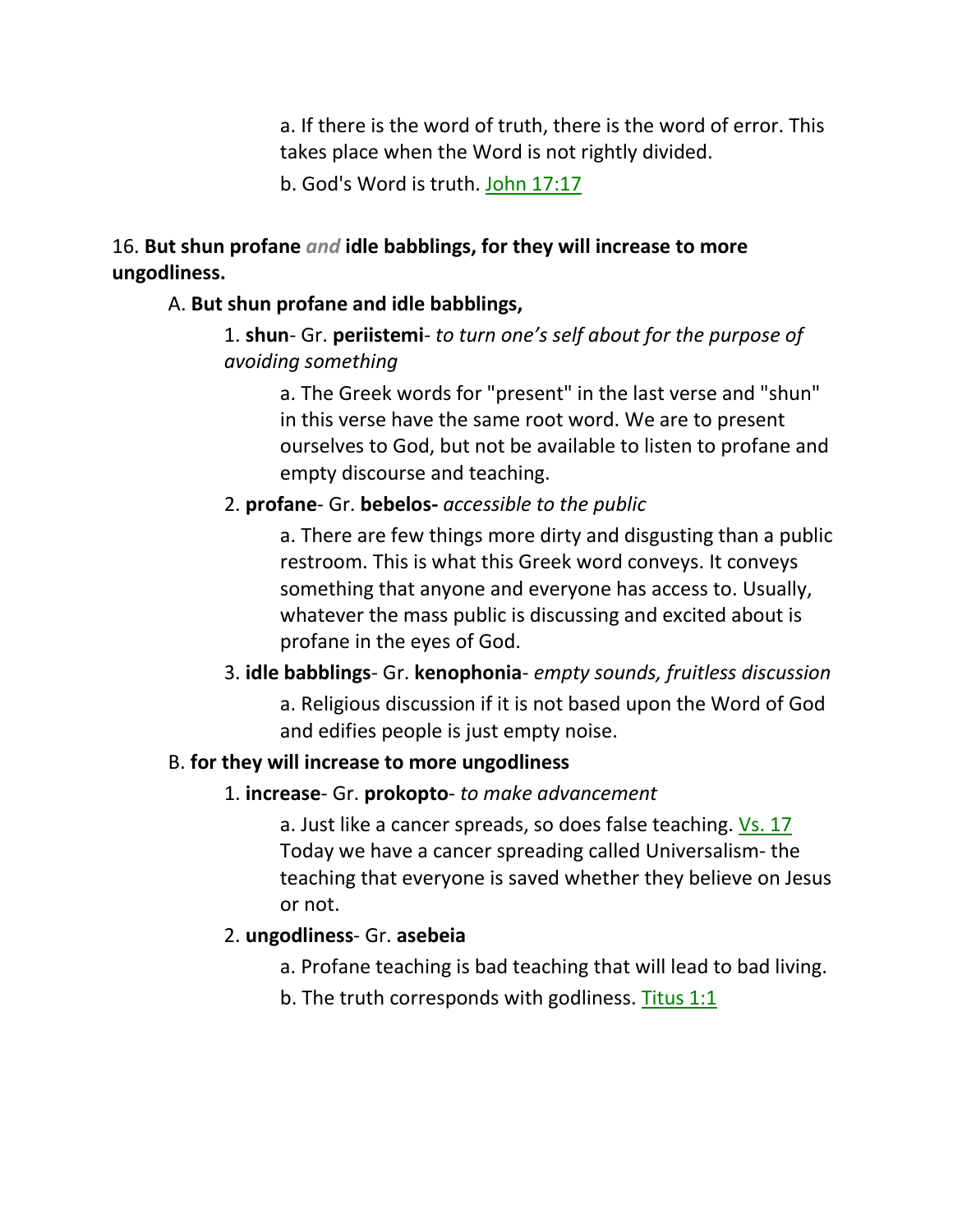17. **And their message will spread like cancer. Hymenaeus and Philetus are of this sort,** 

### A. **And their message will spread like cancer**

- 1. **message** Gr. **logos** *word, message*
	- a. False teaching
- 2. **spread** Gr. **echo nome** *have pasture*
- 3. **cancer** Gr. **gaggraina** *gangrene, to gnaw*

a. Cancer needs to be eradicated from the body. Those who teach false doctrine need to be expelled from the body or they will spread their cancer. Two men listed in this verse are such men.

### B. **Hymenaeus and Philetus are of this sort**

# 1. **Hymenaeus**- means *belonging to marriage*

a. Paul mentions in 1 Timothy that Hymenaeus was handed over to Satan because of his false doctrine. Apparently, he had not repented of this. He taught that there was no physical resurrection on the body. If you don't believe in the resurrection of the body you deserve to be handed over to Satan!

# 2. **Philetus**- Gr. means *friendly, amiable*

a. What is odd about false teachers is that many of them are very nice and friendly. This is not a sign of spirituality or a sign they are trustworthy. A nice heretic is still a heretic and is very harmful!

b. Paul mentions these men by name. It is important to note that the only time Paul mentions people by name in a negative light is in his pastoral letters written to pastors. Pastors should be honest with problem people and warn other pastors of them especially when they leave their church. Paul never named people's names in a bad way in a general letter written to a church. We don't need to publicly run down specific people in front of the church. The only time you need to mention someone by name in front of the church is when that person has hurt the church by in large.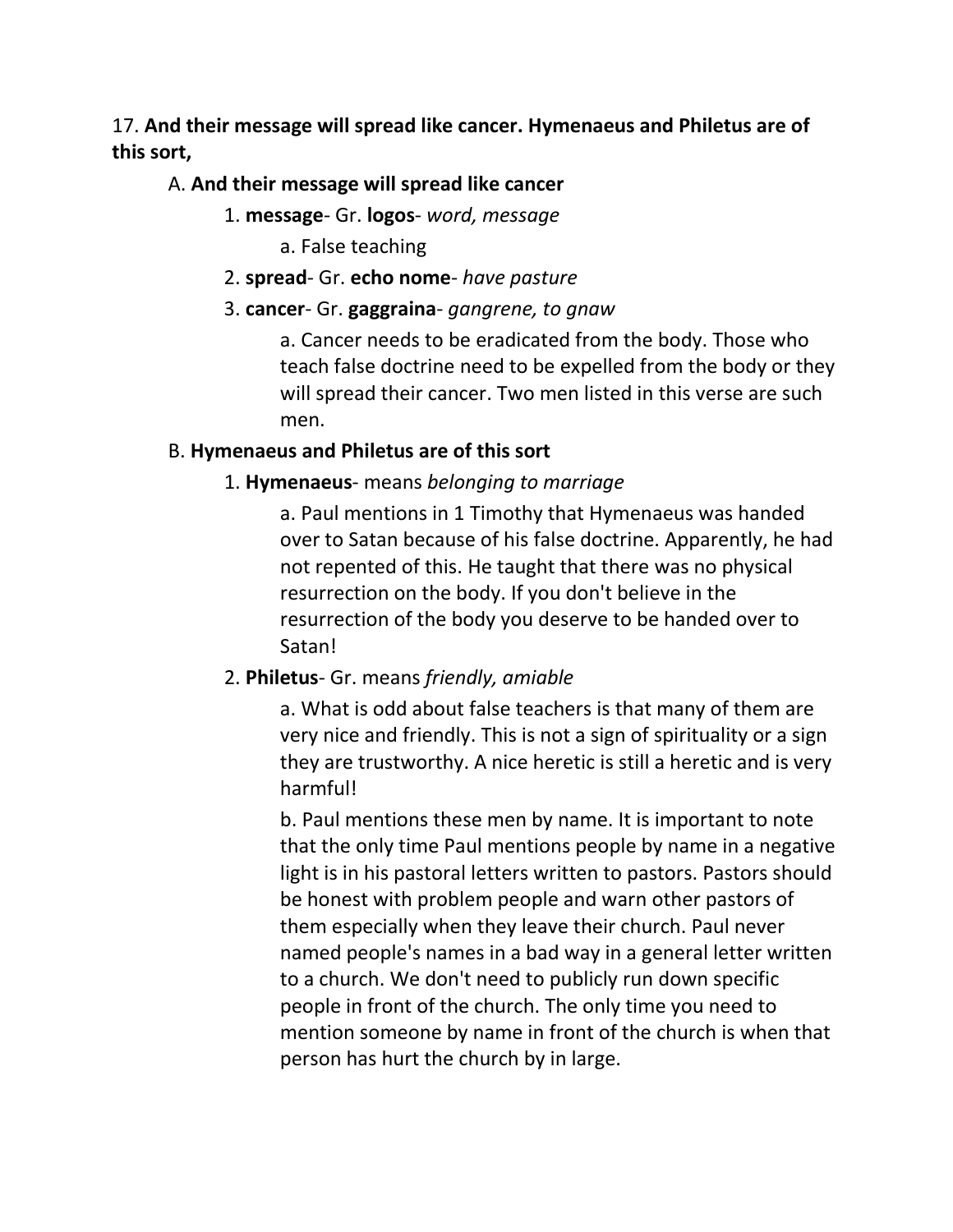18. **who have strayed concerning the truth, saying that the resurrection is already past; and they overthrow the faith of some.** 

A. **who have strayed concerning the truth,**

1. **strayed**- Gr. **astocheo**- *to miss the mark; met. to err, deviate, swerve from*

2. **truth**- Gr. **aletheia**

#### B. **saying that the resurrection is already past,**

- 1. **resurrection** Gr. **anastasis** *to stand up again*
- 2. **past** Gr. **ginomai** *come to be*

a. In other words they were teaching that there was no physical resurrection, only a spiritual one when we are born again. These men had held onto the false teaching of their Greek culture. The Greek philosophers taught that spirit was good and matter was evil. Therefore, they taught that the body was not redeemable and God had no use for it. This is false according to NT teaching. Our spirit has been saved, our soul is being saved, and one day our body will be saved at the resurrection.

b. This was not a new problem that Paul faced. The Sadducees in Jesus' day did not believe in a physical resurrection. Jesus said they erred [strayed] from the truth not knowing the Scriptures or the power of God. Mar 12:24 These two men [Hymeneas and Philetus] did not know the Scriptures nor the power of God.

### C. **and they overthrow the faith of some**

# 1. **overthrow**- Gr. **anastrepho**- *to overturn, overthrow; met. to subvert, corrupt*

a. If there is no physical resurrection then Jesus did not have one. If Jesus did not have a resurrection then we are still in our sins and our faith is overthrown and useless.  $1Co$  15:17

### 2. **faith**- Gr. **pistis**

a. *If the resurrection is past already, it is evident that the saints have reached their final condition while yet on earth, with the result that the church ceases to look for the coming of the Lord, loses the truth of its heavenly destiny, and gives up its stranger*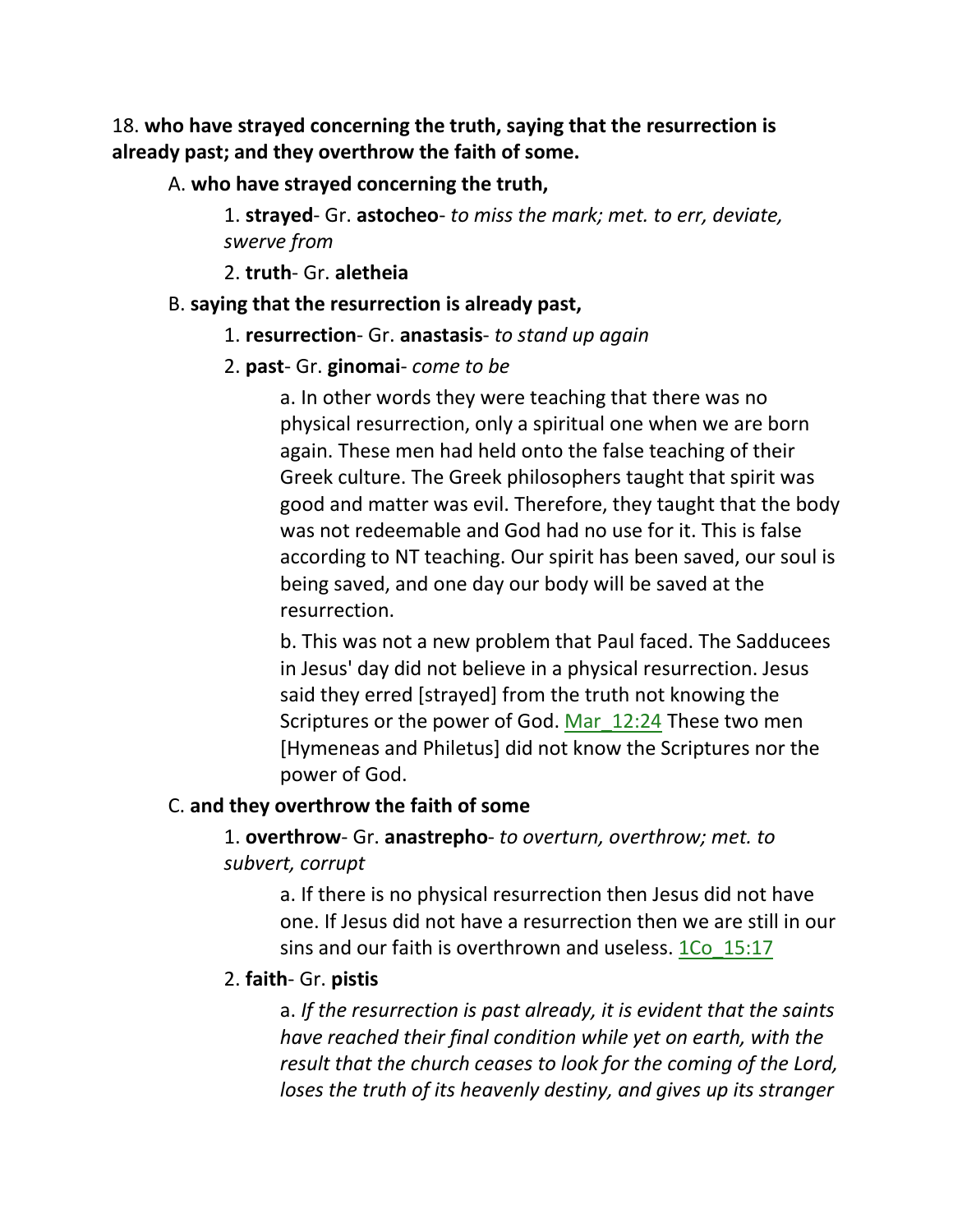*and pilgrim character. Having lost its heavenly character, the church settles down on the earth, taking a place as part of the system for the reformation and government of the world*. - Hamilton Smith

b. This quote from Hamilton Smith is so true and prophetic of the day we live in. The church has lost its heavenly eternal perspective and is focused on trying to influence earthly governmental reformation. This is what Lot did in his day. He became part of the government of Sodom instead of living a separate life with a heavenly perspective like Abraham had. Heb. 11:10

c. I am not saying we should have no part in politics or culture but when that becomes our main task instead of preaching the gospel we have gotten off track.

19. **Nevertheless the solid foundation of God stands, having this seal: "The Lord knows those who are His," and, "Let everyone who names the name of Christ depart from iniquity."** 

### A. **Nevertheless the solid foundation of God stands,**

### 1. **Nevertheless**

a. This word connects to the previous verse about false teachers. I don't care who is teaching false things it does not change the truth! The truth still stands. Even if most of the church is deceived and left the truth, the truth would still stand. The truth of God's Word is the solid foundation.

### 2. **solid**-Gr. **stereos**- *stable*

# 3. **foundation**- Gr. **themelios**- *something placed down*

a. The firm foundation is the NT truth set down by the NT apostles and prophets. Eph. 2:20

# 4. **stands**- Gr. **histemi**

### B. **having this seal:**

### 1. **seal**- Gr. **sphragis**- *seal with an inscription*

a. God's foundation has a seal with two inscriptions. One speaks of God's doing and the other speaks of the believer's doing.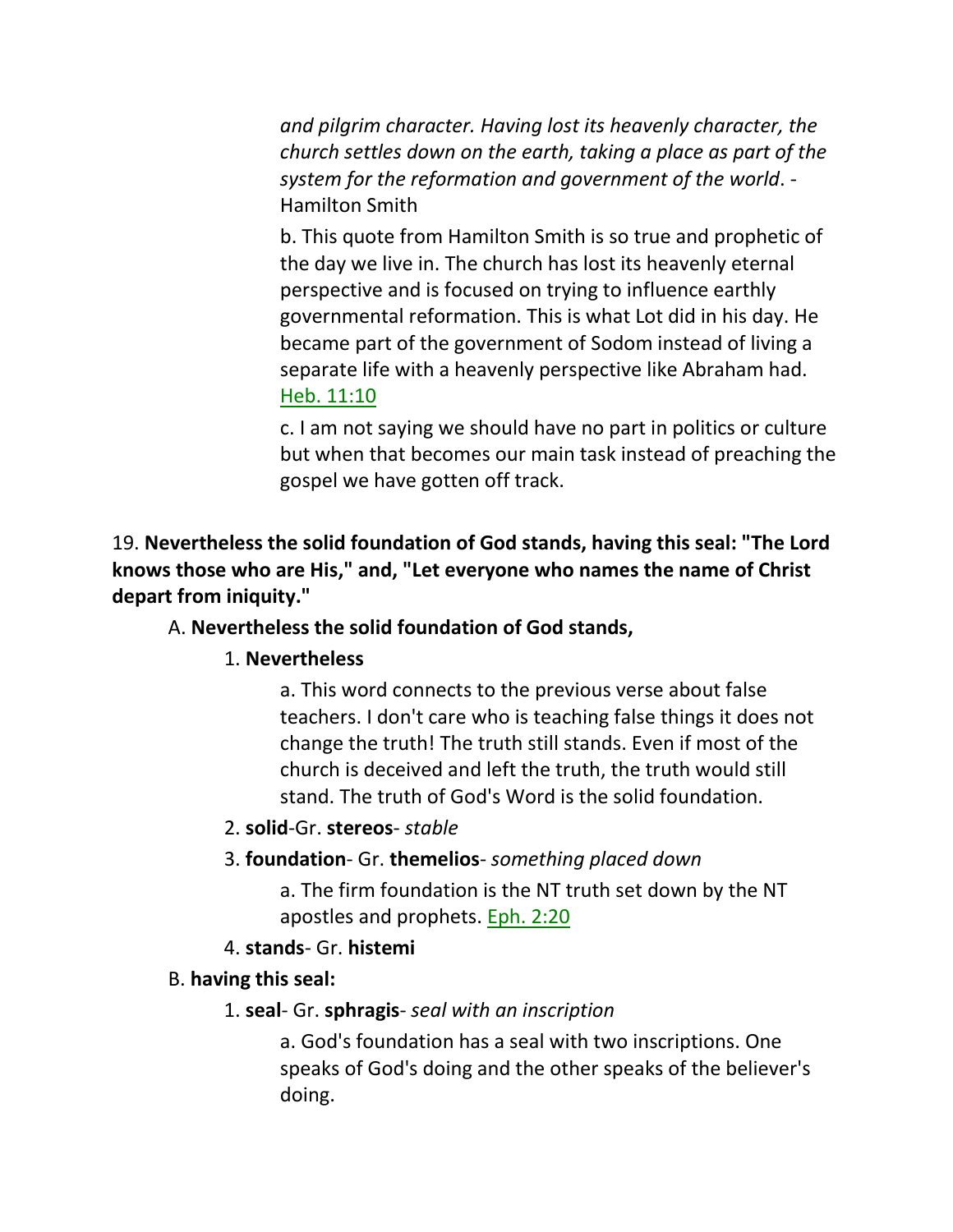### C. **The Lord knows those who are His,**

# 1. **knows**- Gr. **ginosko**- *to know by relationship*

a. God knows us by our new birth. There will come a day many will come the Lord and call Him Lord, Lord, but Jesus will say depart from me, I NEVER KNEW YOU. Matt. 7:23 They were never born again.

b. Jesus knows His sheep and calls them by name. Joh\_10:27- 30

### 2. **those who are His**

a. These are the ones that have been born again and possess His Spirit. If someone does not have the Spirit of God, they are none of His. Rom. 8:9

b. Only God can see who belongs to Him and are born again in their spirit. We can't see anyone's spirit, whether they have been born again or not. We can just see the fruit of the new birth in someone. Some are not putting out much fruit, but they are born again. Some are putting forth natural fruit but it is not from the Spirit or from being born again. God knows those who are truly born again and are His children.

# D. **and let everyone who names the name of Christ depart of iniquity**

### 1. **names**- Gr. **onamazo**

### 2. **name**- Gr. **onoma**

a. Everyone that calls upon the name of the Lord [before they die] shall be saved. Rom. 10:13

### 3. **depart**- Gr. **aphistemi**- *to stand off or away from*

a. If you truly have been born again you possess God's nature in your spirit.  $1$  John  $3:9$  You have no desire to sin or commit unrighteousness. You have an innate desire in your spirit to depart from iniquity. Your flesh wants to sin, but if you will be spiritually minded, the Spirit will put to death the deeds of the flesh. Rom. 8:5-6, 13 If you are carnally minded sin and the flesh will rule you.

### 4. **iniquity**- Gr. **adikia**- *unrighteousness*

a. This is how we can tell people have been born again. Departing from iniquity is the fruit of salvation and being born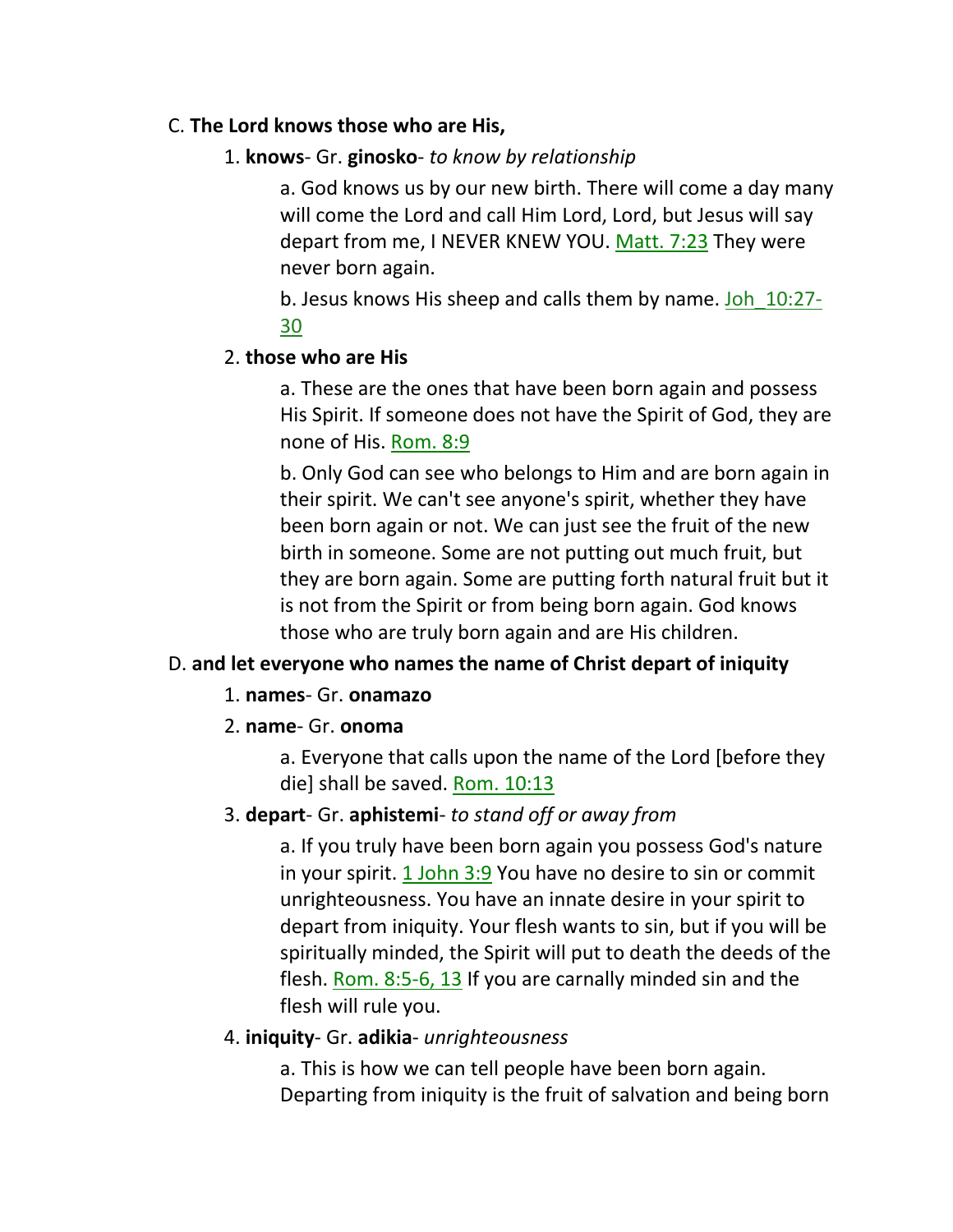again. It is not the cause of it, but the fruit of it.

b. Either we depart from iniquity by being saved or Jesus will say one day, depart from me I never knew you.

# 20. **But in a great house there are not only vessels of gold and silver, but also of wood and clay, some for honor and some for dishonor.**

# A. **But in a great house there are not only vessels of gold and silver,**

# 1. **great**- Gr. **megas**

a. The church is God's mega house! The church is mega great in quality and quantity.

# 2. **house**- Gr. **oikia**

a. The church is the household of God. Eph. 2:19, Eph. 2:22

# 3. **vessels**- Gr. **skeuos**

a. The Christian is unique and different from those in the world. We vessels that hold both the Spirit of God but also possess the flesh. What type of vessel we are is what dominates us- the Spirit or flesh.

# 4. **gold**- Gr. **chruseos**- *golden*

a. Our faith is seen as gold refined in the fire. 1 Pet. 1:7

# 5. **silver**- Gr. **argureos**- *made of silver*

a. Silver stands for redemption in the Bible. People in the OT were redeemed by silver. Lev. 27:3

b. Vessels of gold and silver speak of believers who walk in faith and in redemption by the Spirit of God.

# B. **but also of wood and clay,**

# 1. **wood**- Gr. **xulinos**- *wooden*

# 2. **clay**- Gr. **ostrakinos**- *made of clay*

a. These speak of believers who walk according to the flesh. They are carnal believers. We have both in the church- spiritual Christians and carnal Christians.

b. Those who are walking in the Spirit can be used in greater and for more nobler purposes in the kingdom that those who are carnal.

c. I use all my dishes in my house, but for special occasions like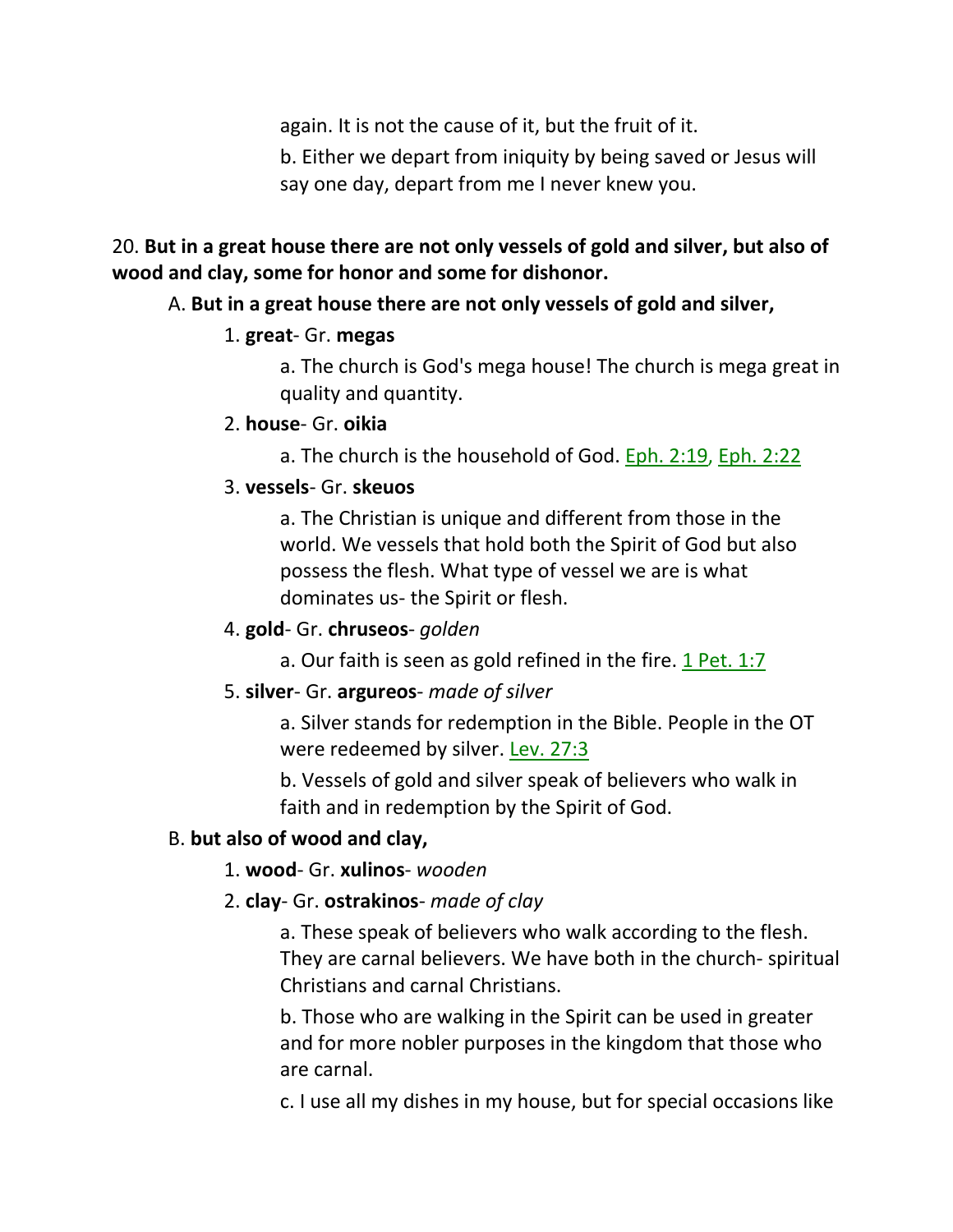dinner parties, only certain dishes can be used, well, that is what my wife tells me!

d. I don't use a crystal glass and a pizza cup the same way or in the same setting. At special occasions my wife does not let me drink out of my pizza cup!

e. At the judgment seat of Christ our works will be placed upon the foundation of Christ. There will be gold, silver, and precious stones. These are works done in faith and by the Spirit. There will also be wood, hay, and stubble. These are works done in the flesh and out of carnality. The gold, silver, and stones will be rewarded and all else will be burnt up. Vessels of gold and silver produce works of gold, silver, and precious stones. Vessels of wood and clay produce works of wood, hay, and stubble. 1 Cor. 3:10-15

f. You can start out as a vessel of gold and become a vessel of clay if you get into the flesh. *Zion's young people were as precious to us as gold, but now they are treated like common clay pots*. Lam. 4:2 (GNB)

g. The good news is that if you are a vessel of dishonor you can become a vessel of honor! We see this in the next verse.

#### C. **some for honor and some for dishonor**

#### 1. **honor**- Gr. **time**

a. Christians who love the Lord and walk in faith and in the Spirit bring honor to Christ and his gospel. I praise God for all of those who fall in this category.

#### 2. **dishonor**- Gr. **atimia**

a. Those who walk in the flesh like the two men mentioned earlier- Hymenaeus and Philetus, are vessels of dishonor. They did not bring honor to Christ or His gospel. Unfortunately, many Christians fall into this category.

b. Both, vessels of honor and dishonor, fill our churches. A church is blessed when there are more vessels of honor than dishonor. The quality of teaching usually will determine if this is so.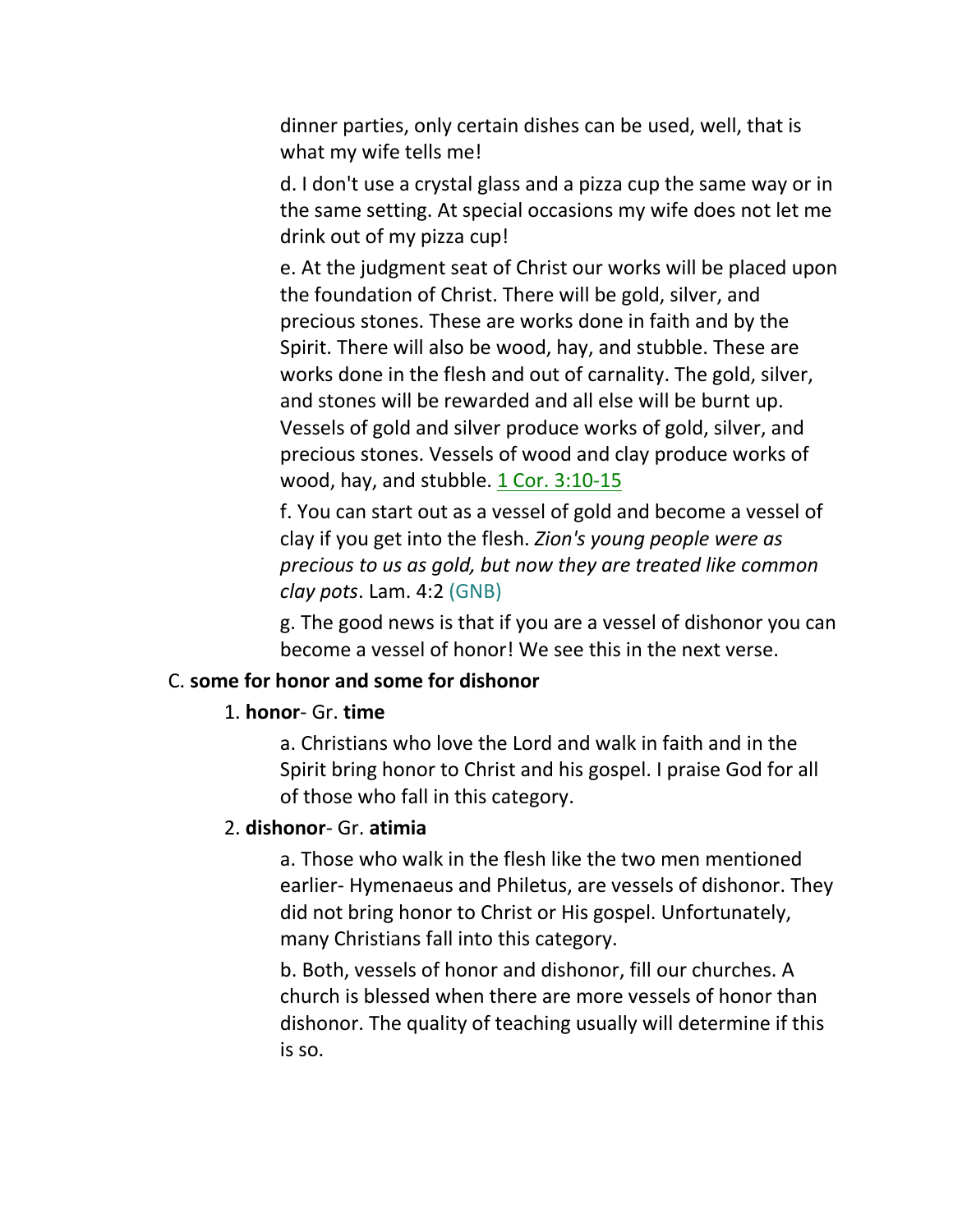21. **Therefore if anyone cleanses himself from the latter, he will be a vessel for honor, sanctified and useful for the Master, prepared for every good work.** 

### A. **Therefore if anyone cleanses himself from the latter,**

1. **cleanses**- Gr. **ekkathairo**- *to clean out thoroughly*

a. This is done by the intake and application of the Word of God. 1 Cor. 5:7, 2 Cor. 7:1, 1Pe 1:22, Ps. 119:9

#### 2. **himself**

a. The only person who can determine if we are spiritual or carnal is us. God will not do it for us. Whether we are spiritual or carnal has to do with our mindset. Rom. 8:5-6

#### 3. **latter**- Gr. **touton**- *these*

a. wood and clay- dishonor

b. This also means we are to separate ourselves from vessels of dishonor if we want to become a vessel of honor.

#### B. **he will be a vessel for honor,**

- 1. **vessel** Gr. **skeuos**
- 2. **honor** Gr. **time**

a. We can change from a vessel of dishonor to a vessel of honor. We can change our mindset from the flesh to the Spirit.

### C. **sanctified and useful for the Master,**

### 1. **sanctified**- Gr. **hagiazo**- *to set apart, to make holy*

a. We must be first set apart from the world, flesh, and sin before we can be useable by God.

### 2. **useful-** Gr. **euchrestos**- *easy to make use of, useful*

a. There are some people that are much more easy to use than others. The attitude of humility is really the factor that makes people easy to use. When someone gets proud and full of themselves it is very hard to use them.

# 3. **Master**- Gr. **despotes**- *a lord, master, as denoting the possession of supreme authority*

a. Jesus is your Master because He made you and redeemed you. He therefore owns you. Does that make you bristle? If so, you are proud and self-dependent. You are not easy to use if you don't know Jesus has rights to you through Creation and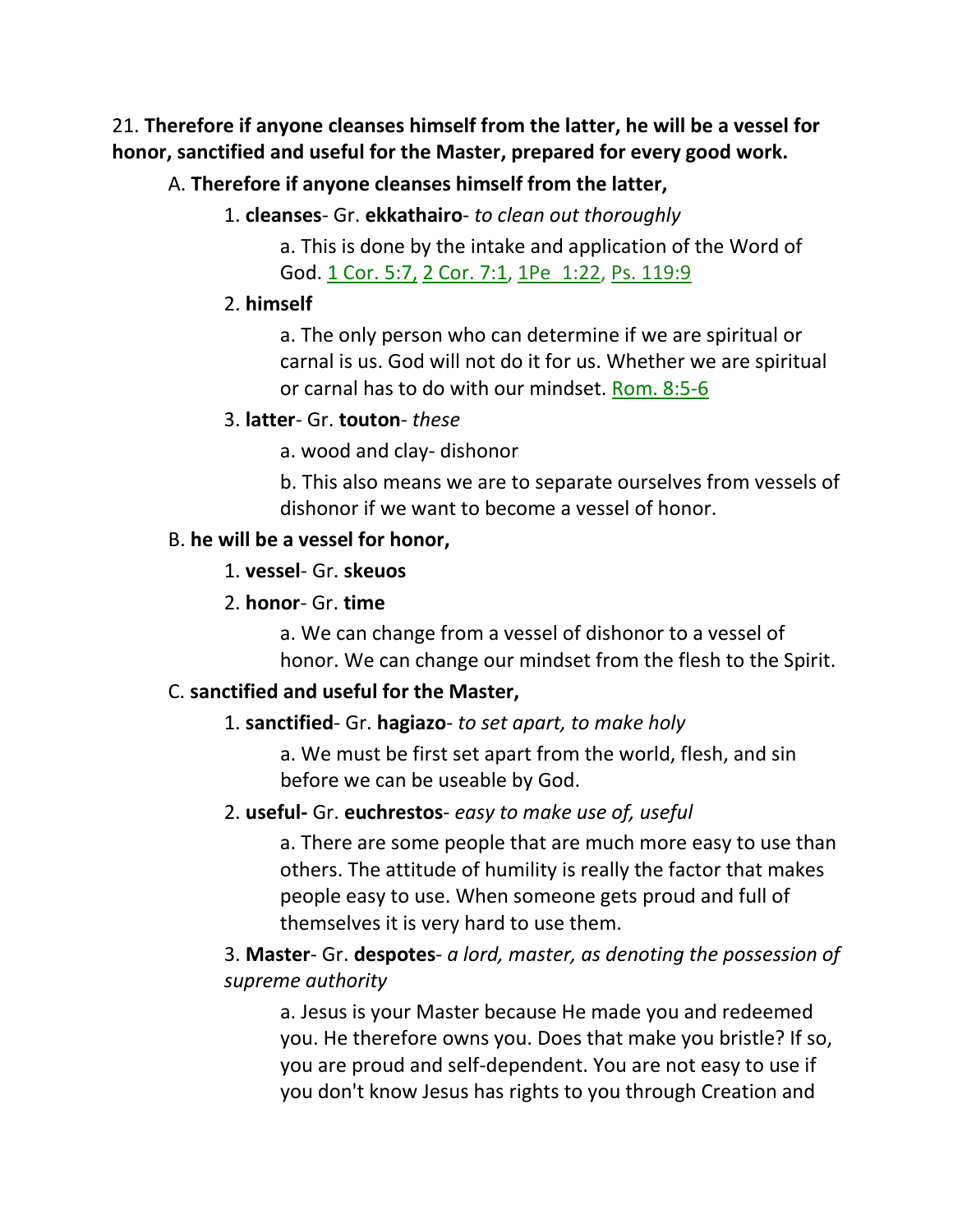redemption and you should offer Him your life in service. You belong to Him as a Christian!

# D. **prepared for every good work**

1. **prepared**- Gr. **hetoimazo**- *to make ready, prepare*

a. How do we cleanse ourself from carnality and prepare ourselves to be used for every good work? It is by the intake and application of the Word of God. Eph. 5:26, 2 Tim. 3:16-17, 1 Peter 1:22

# 2. **good**- Gr. **kalos**

a. If there are good works then there are bad works. Bad works are done in the flesh and not according to the will and leading of God.

3. **work**- Gr. **ergon**

# 22. **Flee also youthful lusts; but pursue righteousness, faith, love, peace with those who call on the Lord out of a pure heart.**

- A. **Flee also youthful lusts;**
	- 1. **Flee** Gr. **pheugo** *run away, vanish, escape*
	- 2. **youthful-** Gr. **neoterikos** *juvenile, natural to youth, youthful*
	- 3. **lusts** Gr. **epithumia** *strong desires*

# B. **but pursue righteousness,**

1. **pursue**- Gr. **dioko**- *pursue, persecute*

a. Paul is not saying merely to run away from temptation and sin. He also is saying to run to something else instead! Run towards righteousness, faith, love, and peace.

b. Just telling people to avoid things will not help them, you must show them what to put in its place!

2. **righteousness**- Gr. **dikiaosune**- *in a broad sense: state of him who is as he ought to be, righteousness, the condition acceptable to God*

- C. **faith** Gr. **pistis** *firm persuasion*
- D. **love** Gr. **agape**
- E. **peace with those who call on the Lord out of a pure heart**
	- 1. **peace** Gr. **eirene** *tranquility, being at one with another*
	- 2. **call** Gr. **kaleo**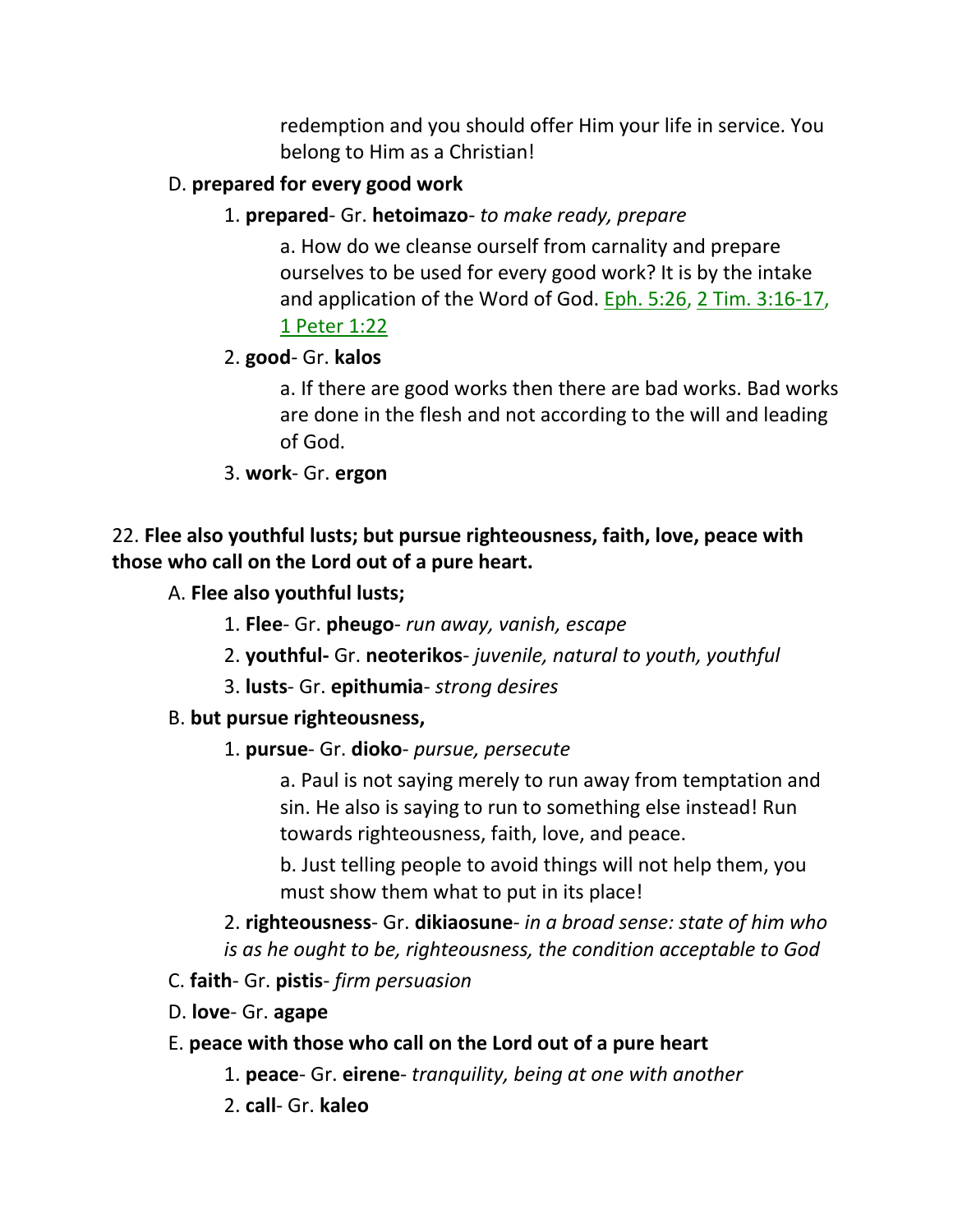a. It takes humility to regularly call upon God. Prayerlessness is a sign of pride and self-dependence. A good place to meet good friends and a future spouse is at prayer meetings!

- 3. **Lord** Gr. **kurios**
- 4. **pure** Gr. **katharos** *clean*
- 5. **heart** Gr. **kardia**

a. The heart is the inner man. It comprises the spirit and soul. You must see by the context of the scripture if it is speaking of the spiritual heart that has been born again or the soulish heart that is being saved. Here we see the context is speaking of the soulish heart. Every Christian's spiritual heart is pure, but not necessarily their soulish heart. This is cleansed by the water of the Word of God and the Spirit of God.

b. We need to find Christians brothers and sisters who are pursuing sanctification and run with them! Ps. 119:63

#### 23. **But avoid foolish and ignorant disputes, knowing that they generate strife.**

#### A. **But avoid foolish and ignorant disputes,**

1. **avoid**- Gr. **paraiteomai**- *to beg off, ask to be dismissed, to decline*

a. If you are asked to enter into an argument over the Word politely decline and let them know you have other things you need to do.

#### 2. **foolish**- Gr. **moros**

a. We get our English word *moronic* from this Greek word. Arguing over the Word of God is moronic! Don't participate! If someone really wants to learn something and has a heart to listen then you can answer their questions, however, some people want to question you so they can debate with you and win you over to their side.

b. When people come up to me with questions it is pretty easy to determine if they are a buyer or a seller. A buyer really want to be taught and informed. I will discuss the Word with such people. Others you can tell are just sellers. They just want to argue their point and convince you of what they believe. I listen to them politely, but after they get done I just say tell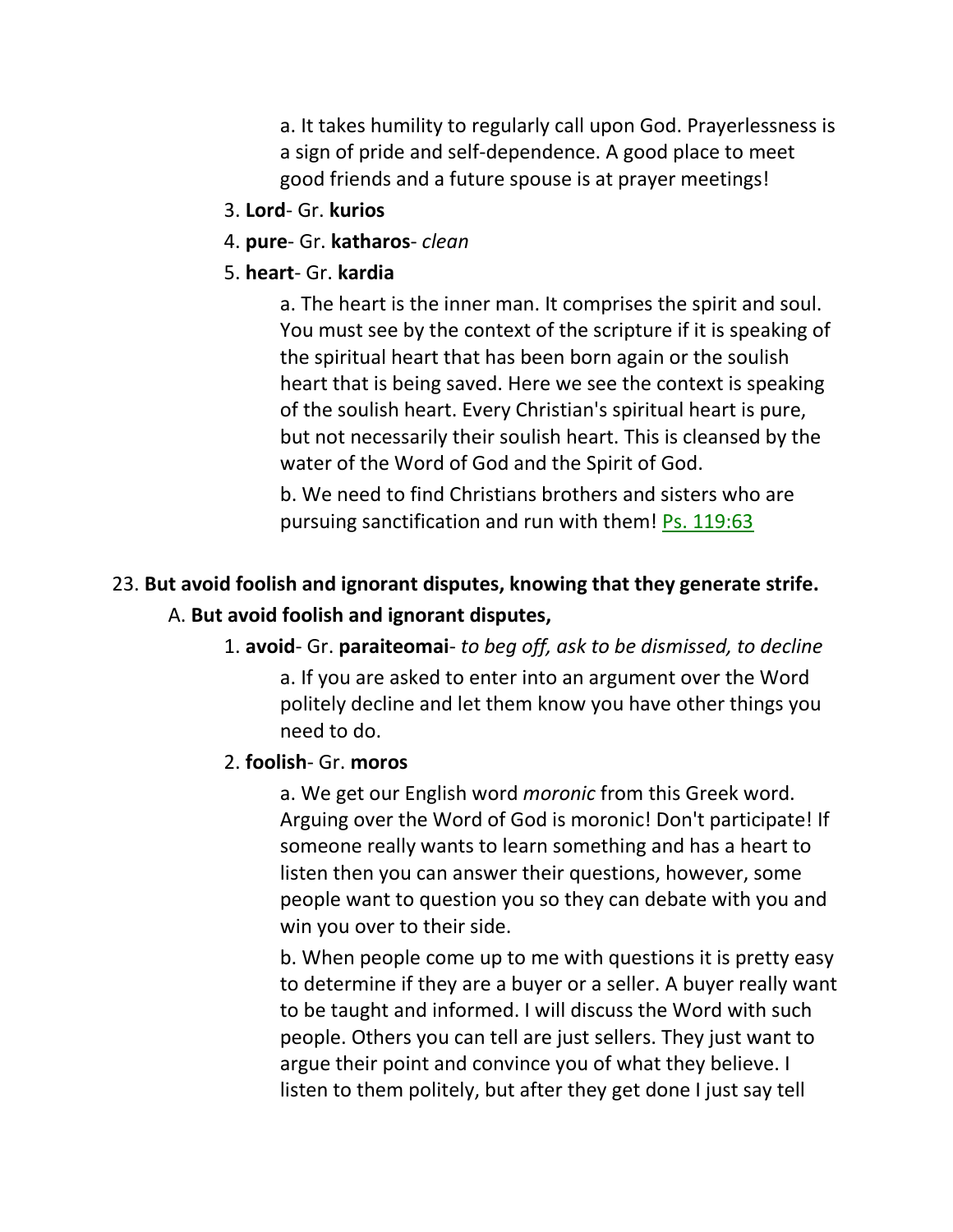them that if it works for them go with it- unless it is heresy. I don't get into arguments over the Word with people. No one wins in these.

3. **ignorant**- Gr. **apaideutos**- *without instruction, and disciple, uneducated, ignorant, rude*

4. **disputes**- Gr. **zetesis**- *a seeking; an inquiry, a question; a dispute, debate, discussion*

### B. **knowing that they generate strife**

- 1. **knowing** Gr. **eido**
- 2. **generate** Gr. **gennao** *to give birth to*
- **3. strife-** Gr. **mache-** *fight, battle*

a. Debates over the Word usually end up with tempers flared. Wrath does not work the righteousness of God. James 1:20

b. When you try to argue someone to your point they will naturally become defensive. This is where a discussion becomes a fight. Just stay away from this as a minister and as a Christian. Paul is clear about ministers not getting into this-2Ti\_2:14; 2Ti\_2:16, 1Ti\_1:4; 1Ti\_4:7; 1Ti\_6:4-5, Tit\_3:9

# 24. **And a servant of the Lord must not quarrel but be gentle to all, able to teach, patient,**

# A. **And a servant of the Lord must not quarrel but be gentle to all,**

- 1. **servant** Gr. **doulos**
- 2. **quarrel** Gr. **machomai** *to war, to fight*

a. Paul had to learn this the hard way. When he was young in the ministry he would often get into debates with people over the Word. Acts 9:29, Acts 17:17

b. Jesus was the Servant of God and He did not quarrel. Mat\_12:19

3. **gentle**- Gr. **epios**- *mild, gentle, kind*

### B. **able to teach,**

1. **teach**- Gr. **didaktikos**- *instructive, didactic*

a. A pastor needs to be apt to teach. Christians need teaching more than anything. For years all that ministers did was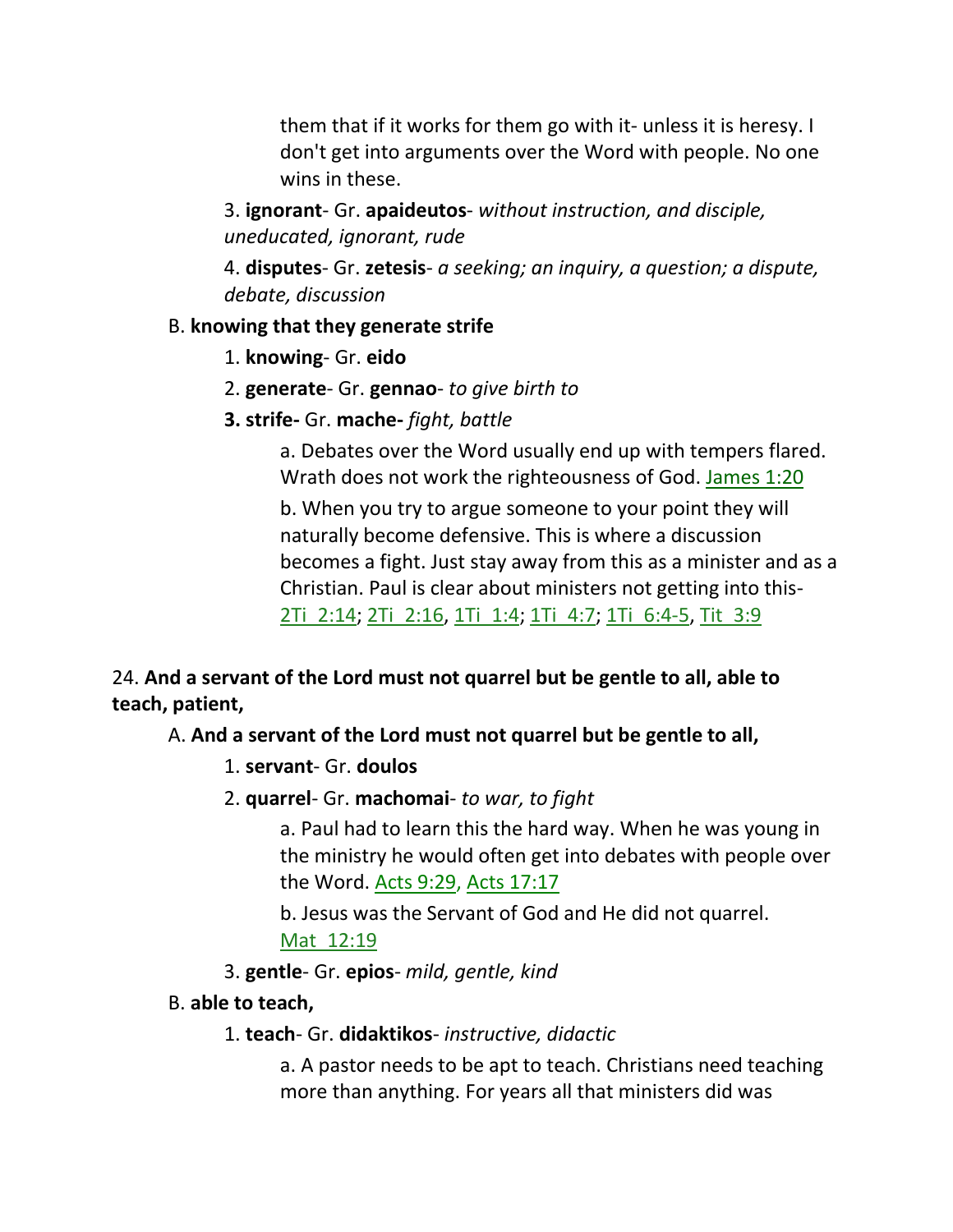preach. Preaching will get you motivated for a time, but teaching brings lasting transformation.

# C. **patient**- Gr. **anexikakos**- *patient of ills and wrongs, forbearing*

1. A pastor needs to go over things over and over again. People tend to change slowly. It is not good to be exasperated with the sheep. Just keep in mind how patient the Lord has been with you!

# 25. **in humility correcting those who are in opposition, if God perhaps will grant them repentance, so that they may know the truth,**

### A. **in humility correcting those who are in opposition,**

1. **humility**- Gr. **praotes**- *gentleness, mildness, meekness*

a. Correction in the NT is to be done with humility and for restoration. If correction does not take place with humility it will be done in harshness and for a punitive reason. Correction in the NT is for restoration, not punishment. Gal. 6:1

### 2. **correcting**- Gr. **paideuo**- to *child train, instructing*

a. This is to be done with the Word of God. The Word of God is for instruction [**paideia**- *child training*] in righteousness. 2 Tim. 3:16

3. **opposition**- Gr. **antidiatithemi**- *to place one's self in opposition, to oppose, to be of an opposite opinion, to be adverse; opponent*

### B. **if God perhaps will grant them repentance,**

1. **grant**- Gr. **didomi**- *to give*

2. **repentance-** Gr. **metanoia**- *a change of mode of thought, reversal of decision*

a. NT repentance is the changing of your mind and thought patterns, and this of course will result in a reversal of your decisions and actions.

b. It is the goodness of God that leads men to repentance. Rom. 2:4 This is why we need to correct people in gentleness.

# C. **so that they may know the truth**

### 1. **know**- Gr. **epignosis**- *higher knowledge; revelation knowledge*

a. Revelation knowledge comes through the Word of God by the Holy Spirit.